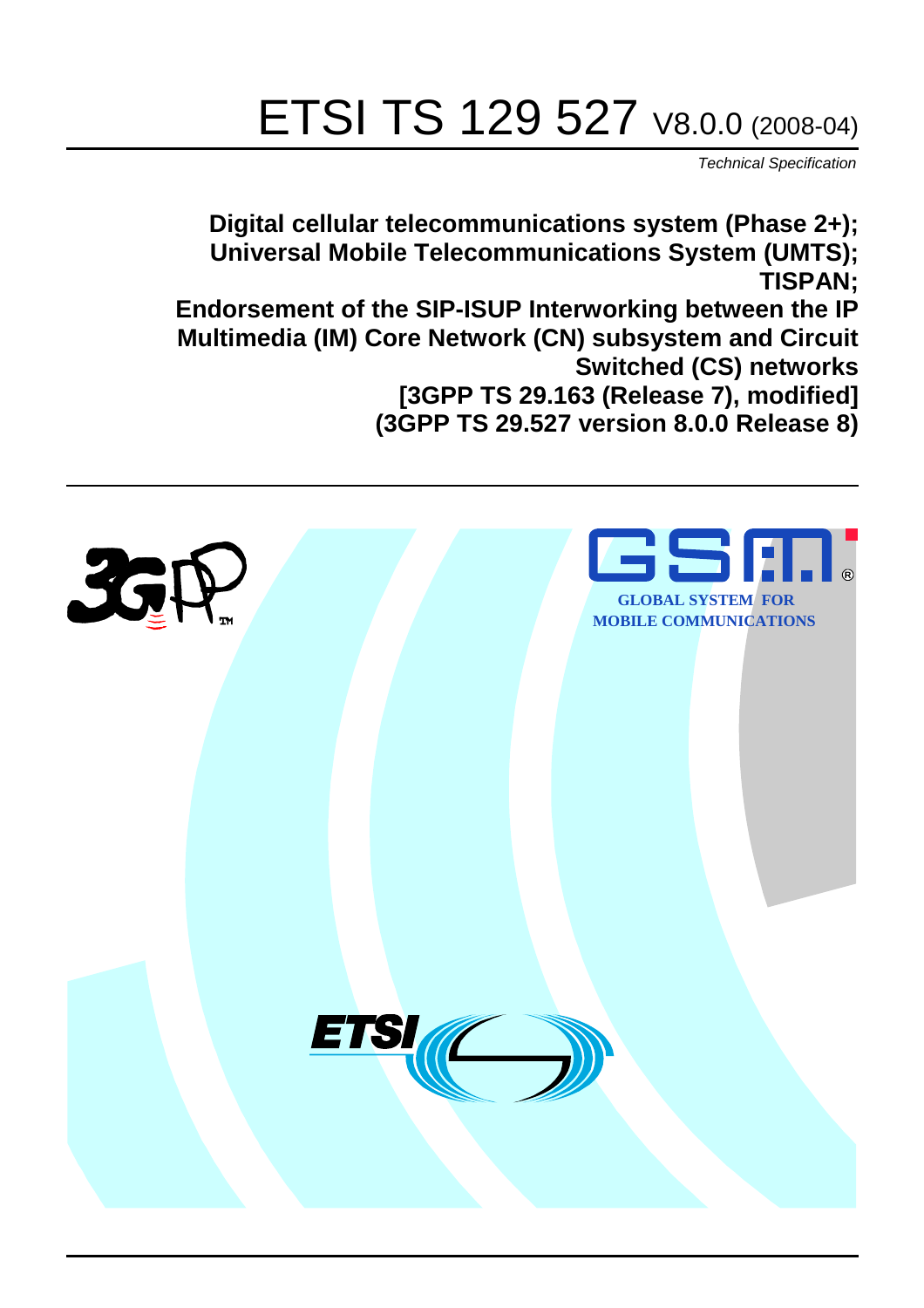Reference DTS/TSGC-0329527v800

> Keywords GSM, UMTS

#### *ETSI*

#### 650 Route des Lucioles F-06921 Sophia Antipolis Cedex - FRANCE

Tel.: +33 4 92 94 42 00 Fax: +33 4 93 65 47 16

Siret N° 348 623 562 00017 - NAF 742 C Association à but non lucratif enregistrée à la Sous-Préfecture de Grasse (06) N° 7803/88

#### *Important notice*

Individual copies of the present document can be downloaded from: [http://www.etsi.org](http://www.etsi.org/)

The present document may be made available in more than one electronic version or in print. In any case of existing or perceived difference in contents between such versions, the reference version is the Portable Document Format (PDF). In case of dispute, the reference shall be the printing on ETSI printers of the PDF version kept on a specific network drive within ETSI Secretariat.

Users of the present document should be aware that the document may be subject to revision or change of status. Information on the current status of this and other ETSI documents is available at <http://portal.etsi.org/tb/status/status.asp>

If you find errors in the present document, please send your comment to one of the following services: [http://portal.etsi.org/chaircor/ETSI\\_support.asp](http://portal.etsi.org/chaircor/ETSI_support.asp)

#### *Copyright Notification*

No part may be reproduced except as authorized by written permission. The copyright and the foregoing restriction extend to reproduction in all media.

> © European Telecommunications Standards Institute 2008. All rights reserved.

**DECT**TM, **PLUGTESTS**TM, **UMTS**TM, **TIPHON**TM, the TIPHON logo and the ETSI logo are Trade Marks of ETSI registered for the benefit of its Members.

**3GPP**TM is a Trade Mark of ETSI registered for the benefit of its Members and of the 3GPP Organizational Partners.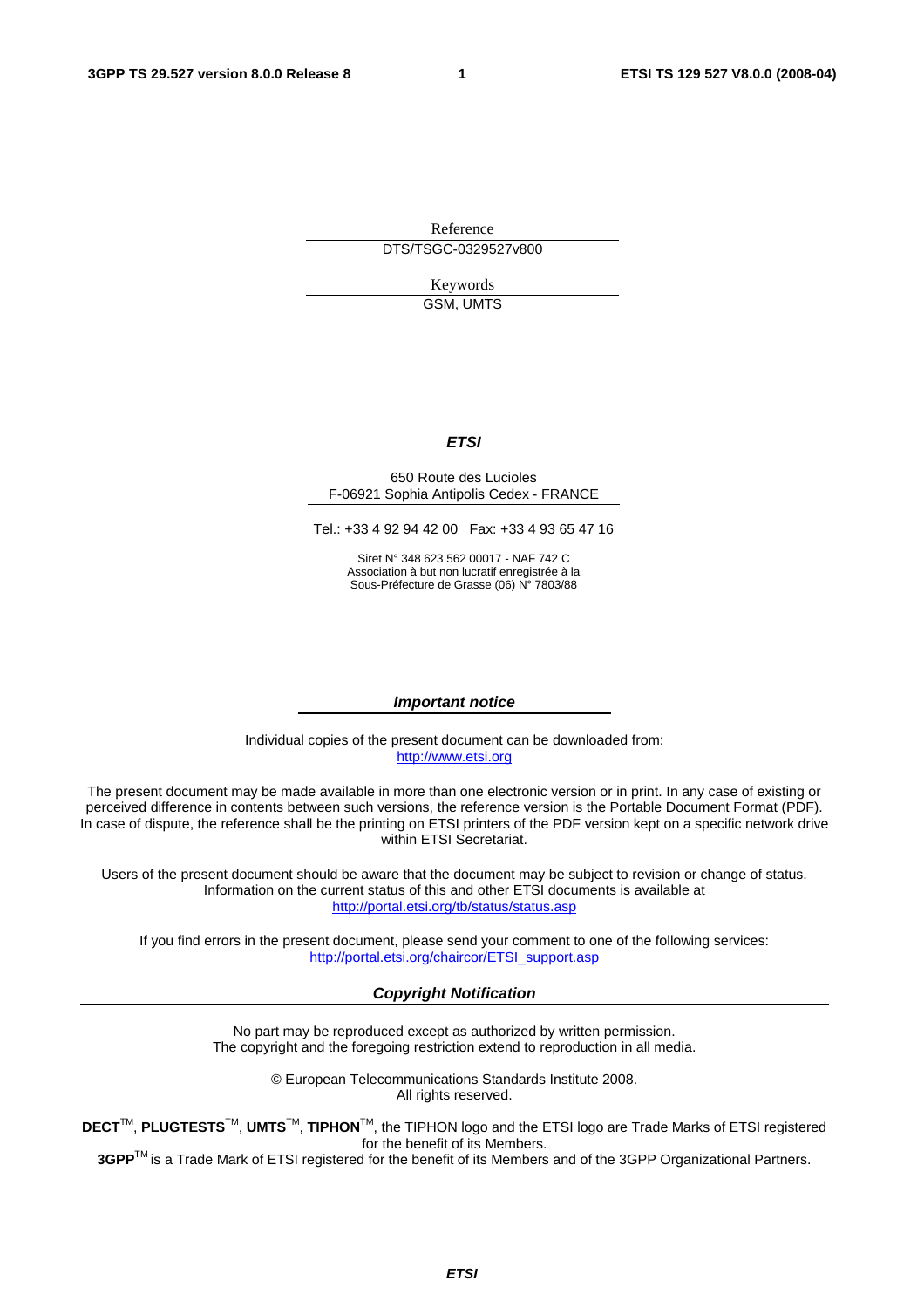### Intellectual Property Rights

IPRs essential or potentially essential to the present document may have been declared to ETSI. The information pertaining to these essential IPRs, if any, is publicly available for **ETSI members and non-members**, and can be found in ETSI SR 000 314: *"Intellectual Property Rights (IPRs); Essential, or potentially Essential, IPRs notified to ETSI in respect of ETSI standards"*, which is available from the ETSI Secretariat. Latest updates are available on the ETSI Web server (<http://webapp.etsi.org/IPR/home.asp>).

Pursuant to the ETSI IPR Policy, no investigation, including IPR searches, has been carried out by ETSI. No guarantee can be given as to the existence of other IPRs not referenced in ETSI SR 000 314 (or the updates on the ETSI Web server) which are, or may be, or may become, essential to the present document.

### Foreword

This Technical Specification (TS) has been produced by ETSI 3rd Generation Partnership Project (3GPP).

The present document may refer to technical specifications or reports using their 3GPP identities, UMTS identities or GSM identities. These should be interpreted as being references to the corresponding ETSI deliverables.

The cross reference between GSM, UMTS, 3GPP and ETSI identities can be found under <http://webapp.etsi.org/key/queryform.asp>.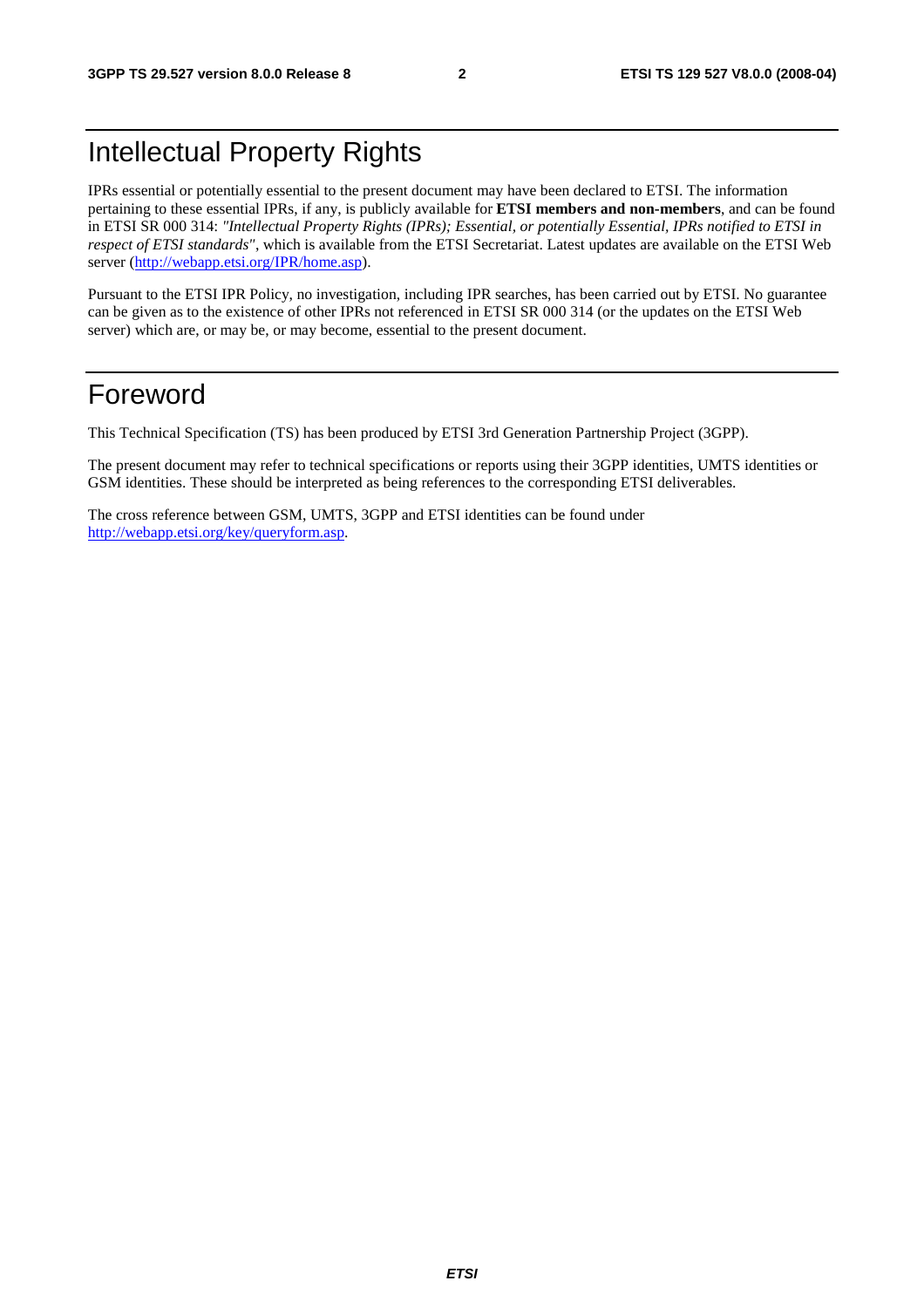$\mathbf{3}$ 

## Contents

| 1                            |  |
|------------------------------|--|
| $\overline{2}$<br>2.1<br>2.2 |  |
| 3 <sup>1</sup>               |  |
|                              |  |
|                              |  |
|                              |  |
|                              |  |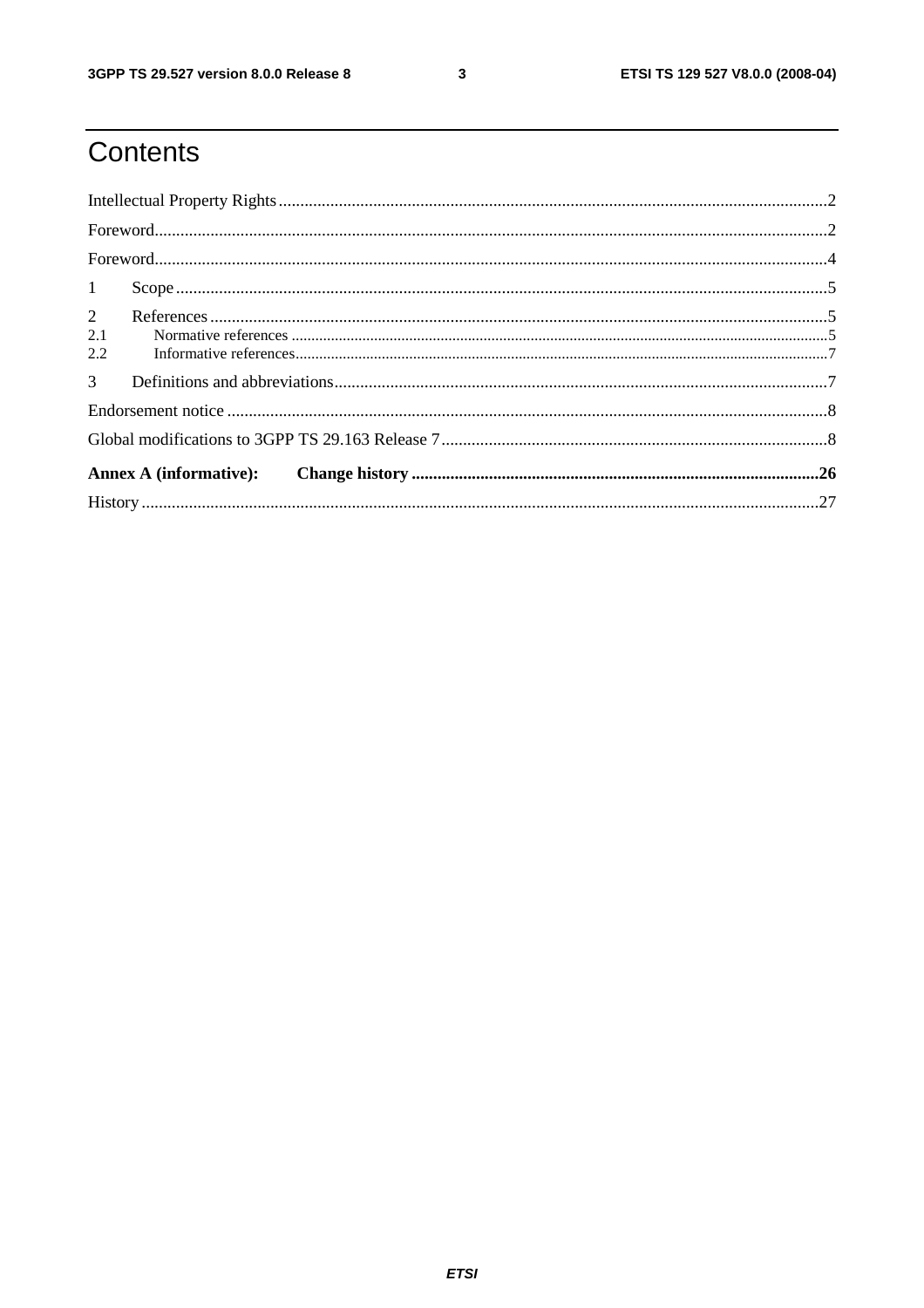### Foreword

This Technical Specification (TS) was been produced by ETSI Technical Committee Telecommunications and Internet converged Services and Protocols for Advanced Networking (TISPAN) and originally published as ETSI ES 283 027 [26]. It was transferred to the 3rd Generation Partnership Project (3GPP) in in January 2008.

The contents of the present document are subject to continuing work within the TSG and may change following formal TSG approval. Should the TSG modify the contents of the present document, it will be re-released by the TSG with an identifying change of release date and an increase in version number as follows:

Version x.y.z

where:

- x the first digit:
	- 1 presented to TSG for information;
	- 2 presented to TSG for approval;
	- 3 or greater indicates TSG approved document under change control.
- y the second digit is incremented for all changes of substance, i.e. technical enhancements, corrections, updates, etc.
- z the third digit is incremented when editorial only changes have been incorporated in the document.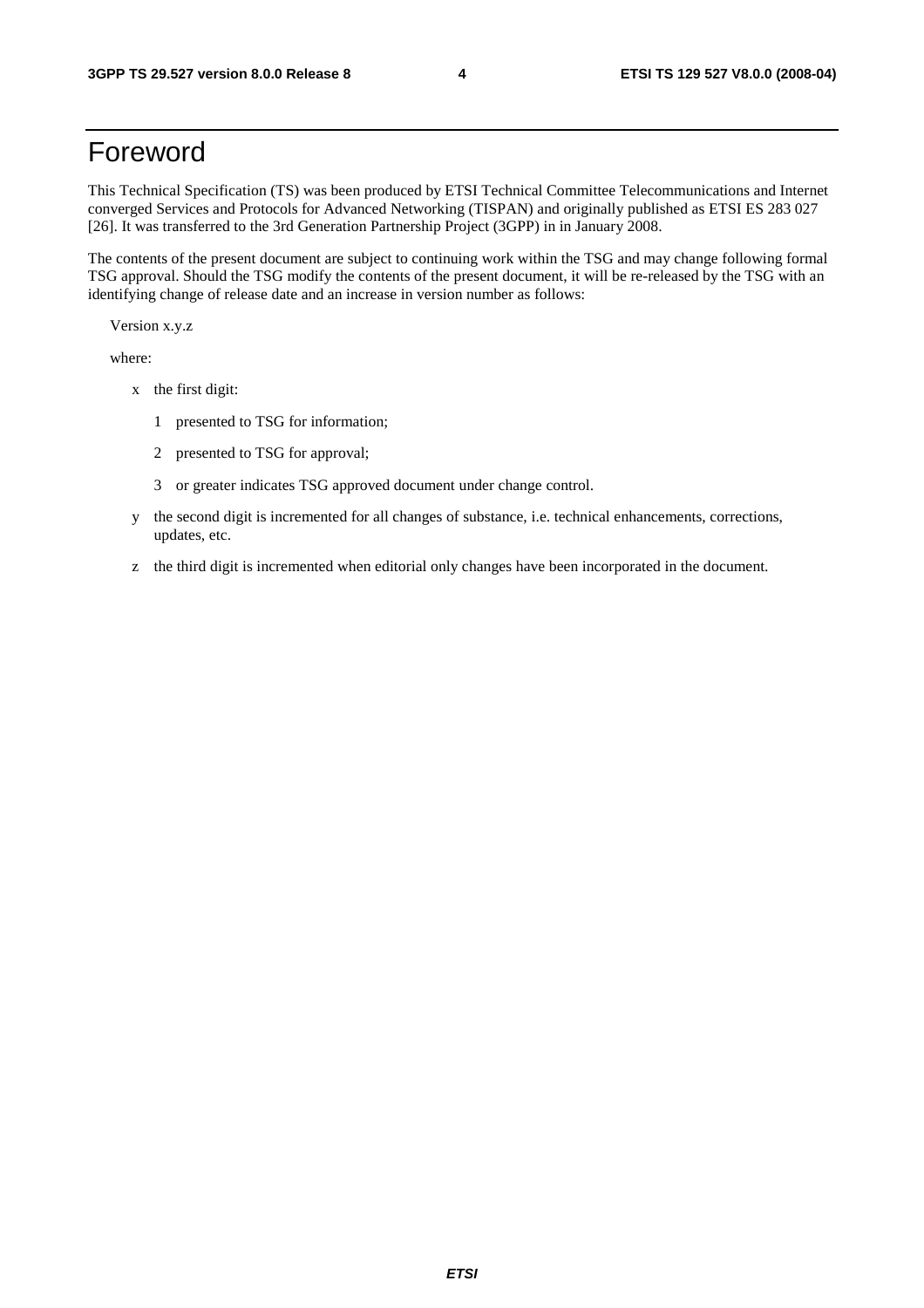### 1 Scope

The present document provides the ETSI endorsement of the 3GPP TS 29.163 [1].

Clauses 7.2.3 and 7.4 of 3GPP TS 29.163 [1] specify the signalling interworking between ISDN User Part (ISUP) protocols and SIP in order to support services that can be commonly supported by ISUP and SIP-based network domains.

Clause 9.2.3.3.5 specifies how ringing tone is applied at the gateway when interworking ISUP and SIP.

The present document specifies the principles of interworking between the ETSI TISPAN IMS and ISUP based legacy CS networks, in order to support IM basic voice calls, therefore all the references to interworking between IMS and BICC are out of scope of the present document.

The present document is a protocol interworking specification; therefore all references to the user plane interworking are out of scope of the present document.

The present document specifies the interworking between ETSI SIP profile (as specified within ES 283 003 [3]) and ISUP, as specified in EN 300 356-1 [2] respectively.

### 2 References

The following documents contain provisions which, through reference in this text, constitute provisions of the present document.

- References are either specific (identified by date of publication, edition number, version number, etc.) or non-specific.
- For a specific reference, subsequent revisions do not apply.
- For a non-specific reference, the latest version applies. In the case of a reference to a 3GPP document (including a GSM document), a non-specific reference implicitly refers to the latest version of that document *in the same Release as the present document*.

Referenced documents which are not found to be publicly available in the expected location might be found at <http://docbox.etsi.org/Reference>.

For online referenced documents, information sufficient to identify and locate the source shall be provided. Preferably, the primary source of the referenced document should be cited, in order to ensure traceability. Furthermore, the reference should, as far as possible, remain valid for the expected life of the document. The reference shall include the method of access to the referenced document and the full network address, with the same punctuation and use of upper case and lower case letters.

NOTE: While any hyperlinks included in this clause were valid at the time of publication ETSI cannot guarantee their long term validity.

### 2.1 Normative references

The following referenced documents are indispensable for the application of the present document. For dated references, only the edition cited applies. For non-specific references, the latest edition of the referenced document (including any amendments) applies.

- [1] 3GPP TS 29.163: "3rd Generation Partnership Project; Technical Specification Group Core Network and Terminals; Interworking between the IP Multimedia (IM) Core Network (CN) subsystem and Circuit Switched (CS) networks (Release 7)".
- [2] ETSI EN 300 356-1 (V4.2.1): "Integrated Services Digital Network (ISDN); Signalling System No.7 (SS7); ISDN User Part (ISUP) version 4 for the international interface; Part 1: Basic services [ITU-T Recommendations Q.761 to Q.764 (1999) modified]".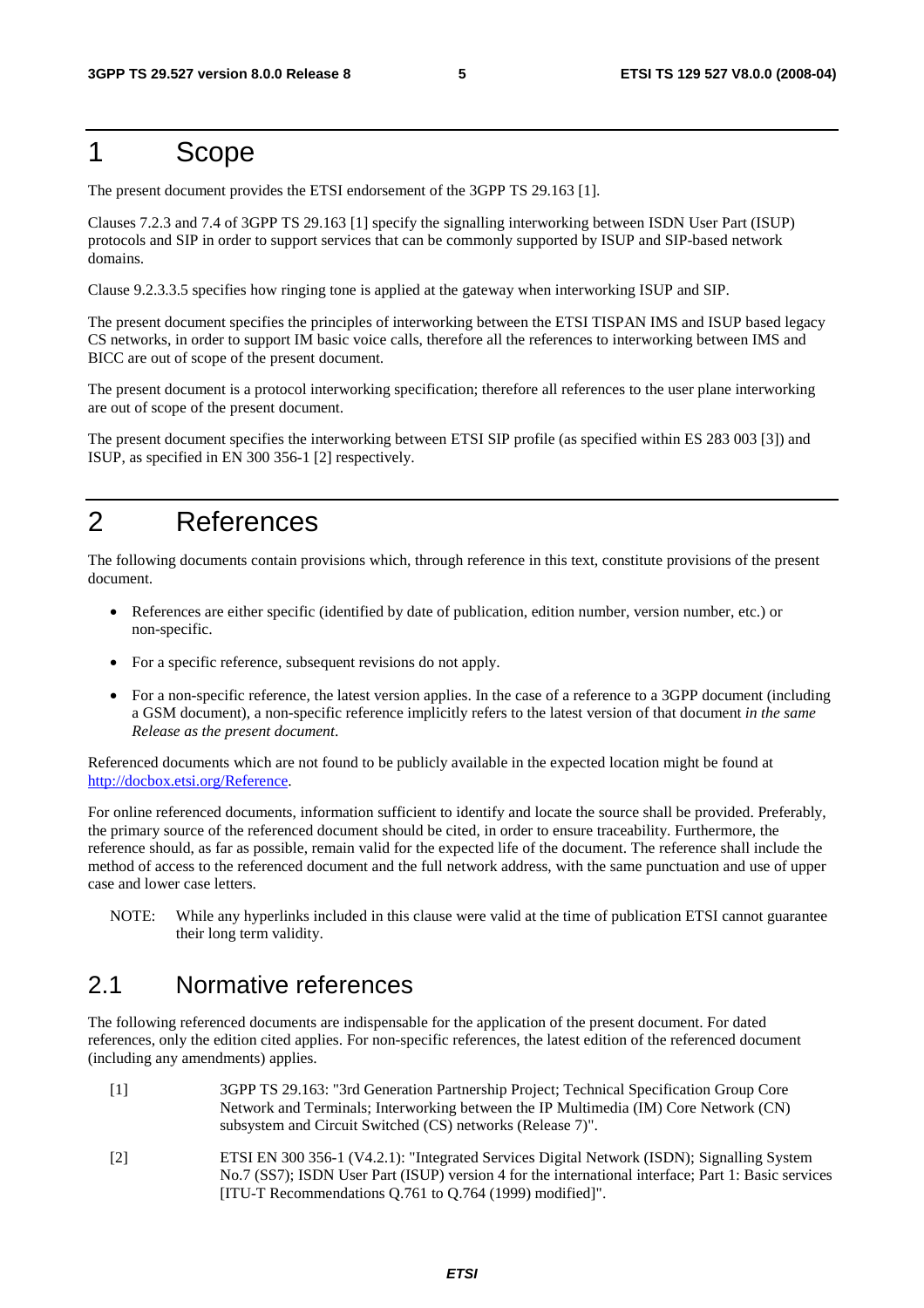[3] ETSI ES 283 003: "Telecommunications and Internet converged Services and Protocols for Advanced Networking (TISPAN); IP Multimedia Call Control Protocol based on Session Initiation Protocol (SIP) and Session Description Protocol (SDP) Stage 3 [3GPP TS 24.229 (Release 7), modified]". [4] ETSI ES 282 007: "Telecommunications and Internet converged Services and Protocols for Advanced Networking (TISPAN); IP Multimedia Subsystem (IMS); Functional architecture". [5] ETSI EN 300 356-3 (V4.2.1): "Integrated Services Digital Network (ISDN); Signalling System No.7 (SS7); ISDN User Part (ISUP) version 4 for the international interface; Part 3: Calling Line Identification Presentation (CLIP) supplementary service [ITU-T Recommendation Q.731, clause 3 (1993) modified]". [6] ETSI EN 300 356-4 (V4.2.1): "Integrated Services Digital Network (ISDN); Signalling System No.7 (SS7); ISDN User Part (ISUP) version 4 for the international interface; Part 4: Calling Line Identification Restriction (CLIR) supplementary service [ITU-T Recommendation Q.731, clause 4 (1993) modified]". [7] ETSI EN 300 356-5 (V4.1.2): "Integrated Services Digital Network (ISDN); Signalling System No.7 (SS7); ISDN User Part (ISUP) version 4 for the international interface; Part 5: Connected Line Identification Presentation (COLP) supplementary service [ITU-T Recommendation Q.731, clause 5 (1993) modified]". [8] ETSI EN 300 356-6 (V4.1.2): "Integrated Services Digital Network (ISDN); Signalling System No.7 (SS7); ISDN User Part (ISUP) version 4 for the international interface; Part 6: Connected Line Identification Restriction (COLR) supplementary service [ITU-T Recommendation Q.731, clause 6 (1993) modified]". [9] ETSI EN 300 356-7 (V4.1.2): "Integrated Services Digital Network (ISDN); Signalling System No.7 (SS7); ISDN User Part (ISUP) version 4 for the international interface; Part 7: Terminal Portability (TP) supplementary service [ITU-T Recommendation Q.733, clause 4 (1993) modified]". [10] ETSI EN 300 356-8 (V4.1.2): "Integrated Services Digital Network (ISDN); Signalling System No.7 (SS7); ISDN User Part (ISUP) version 4 for the international interface; Part 8: User-to-User Signalling (UUS) supplementary service [ITU-T Recommendation Q.737, clause 1 (1997) modified]". [11] ETSI EN 300 356-9 (V4.1.2): "Integrated Services Digital Network (ISDN); Signalling System No.7 (SS7); ISDN User Part (ISUP) version 4 for the international interface; Part 9: Closed User Group (CUG) supplementary service [ITU-T Recommendation Q.735, clause 1 (1993) modified]". [12] ETSI EN 300 356-10 (V4.1.2): "Integrated Services Digital Network (ISDN); Signalling System No.7 (SS7); ISDN User Part (ISUP) version 4 for the international interface; Part 10: Subaddressing (SUB) supplementary service [ITU-T Recommendation Q.731, clause 8 (1992) modified]". [13] ETSI EN 300 356-11 (V4.1.2): "Integrated Services Digital Network (ISDN); Signalling System No.7 (SS7); ISDN User Part (ISUP) version 4 for the international interface; Part 11: Malicious Call Identification (MCID) supplementary service [ITU-T Recommendation Q.731, clause 7 (1997) modified]". [14] ETSI EN 300 356-12 (V4.2.1): "Integrated Services Digital Network (ISDN); Signalling System No.7 (SS7); ISDN User Part (ISUP) version 4 for the international interface; Part 12: Conference call, add-on (CONF) supplementary service [ITU-T Recommendation Q.734, clause 1 (1993) and implementors guide (1998) modified]". [15] ETSI EN 300 356-14 (V4.2.1): "Integrated Services Digital Network (ISDN); Signalling System No.7 (SS7); ISDN User Part (ISUP) version 4 for the international interface; Part 14: Explicit Call Transfer (ECT) supplementary service [ITU-T Recommendation Q.732, clause 7 (1996) and implementors guide (1998) modified]".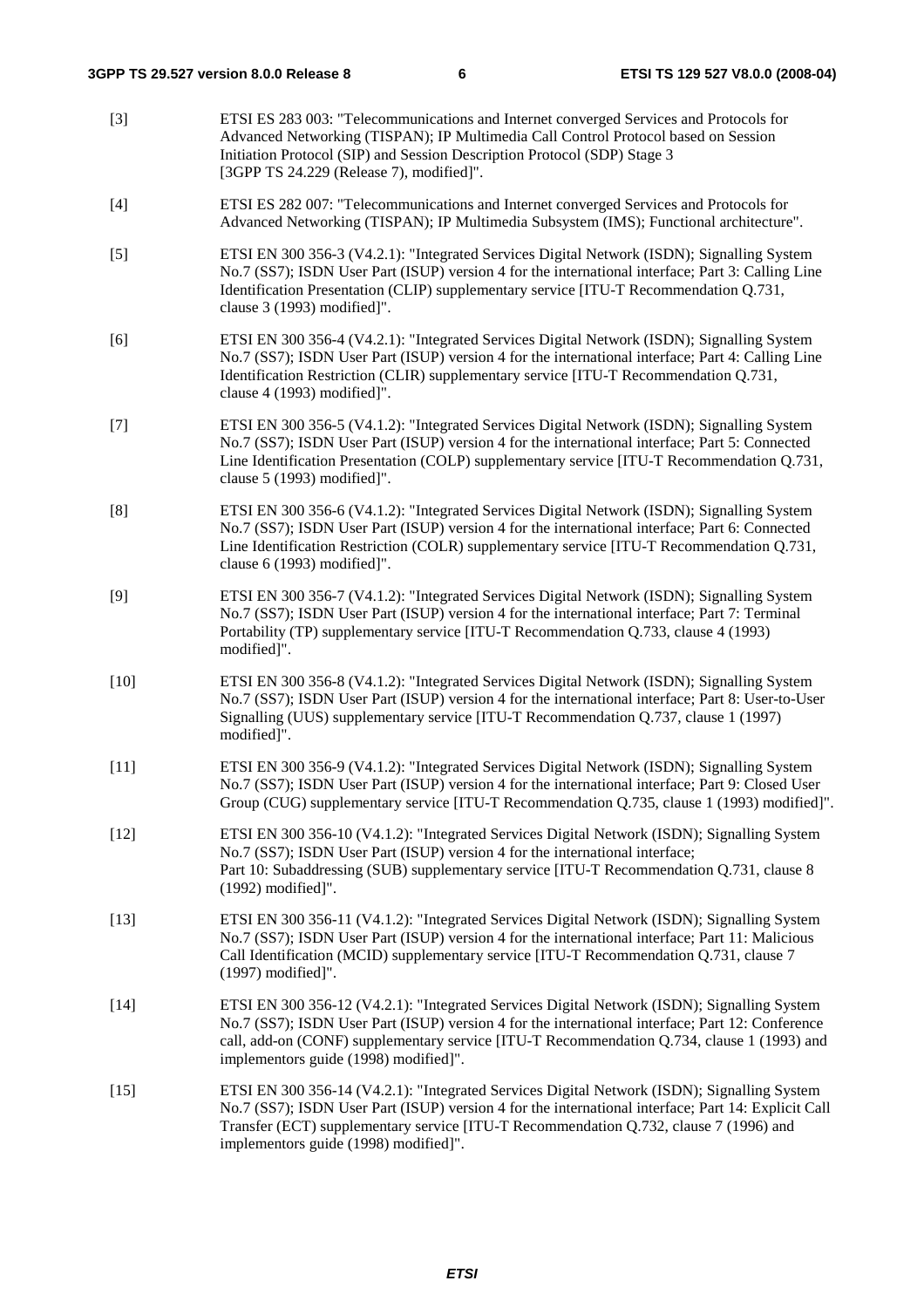| $[24]$ | modified]".<br>ETSI EN 300 403-1: "Integrated Services Digital Network (ISDN); Digital Subscriber Signalling<br>System No. one (DSS1) protocol; Signalling network layer for circuit-mode basic call control;                                                                                                              |
|--------|----------------------------------------------------------------------------------------------------------------------------------------------------------------------------------------------------------------------------------------------------------------------------------------------------------------------------|
| $[23]$ | ETSI EN 300 485 (V1.2.3): "Integrated Services Digital Network (ISDN); Definition and usage of<br>cause and location in Digital Subscriber Signalling System No. one (DSS1) and Signalling System<br>No. 7 (SS7) ISDN User Part (ISUP) [ITU-T Recommendation Q.850 (1998) with addendum                                    |
| $[22]$ | ETSI EN 300 356-21: "Integrated Services Digital Network (ISDN); Signalling System No.7<br>(SS7); ISDN User Part (ISUP) version 4 for the international interface; Part 21: Anonymous Call<br>Rejection (ACR) supplementary service [ITU-T Recommendation Q.731, clause 4 (1993)]".                                        |
| $[21]$ | ETSI EN 300 356-20 (V4.3.1): "Integrated Services Digital Network (ISDN); Signalling System<br>No.7 (SS7); ISDN User Part (ISUP) version 4 for the international interface; Part 20: Completion<br>of Calls on No Reply (CCNR) supplementary service [ITU-T Recommendation Q.733, clause 5<br>(1999) modified]".           |
| $[20]$ | ETSI EN 300 356-19 (V4.2.1): "Integrated Services Digital Network (ISDN); Signalling System<br>No.7 (SS7); ISDN User Part (ISUP) version 4 for the international interface;<br>Part 19: Three-Party (3PTY) supplementary service [ITU-T Recommendation Q.734,<br>clause 2 (1996) and implementors guide (1998) modified]". |
| $[19]$ | ETSI EN 300 356-18 (V4.1.2): "Integrated Services Digital Network (ISDN); Signalling System<br>No.7 (SS7); ISDN User Part (ISUP) version 4 for the international interface; Part 18: Completion<br>of Calls to Busy Subscriber (CCBS) supplementary service [ITU-T Recommendation Q.733,<br>clause 3 (1997) modified]".    |
| $[18]$ | ETSI EN 300 356-17 (V4.1.2): "Integrated Services Digital Network (ISDN); Signalling System<br>No.7 (SS7); ISDN User Part (ISUP) version 4 for the international interface;<br>Part 17: Call Waiting (CW) supplementary service [ITU-T Recommendation Q.733,<br>clause 1 (1992) modified]".                                |
| $[17]$ | ETSI EN 300 356-16 (V4.1.2): "Integrated Services Digital Network (ISDN); Signalling System<br>No.7 (SS7); ISDN User Part (ISUP) version 4 for the international interface;<br>Part 16: Call Hold (HOLD) supplementary service [ITU-T Recommendation Q.733,<br>clause 2 (1993) modified]".                                 |
| $[16]$ | ETSI EN 300 356-15 (V4.2.1): "Integrated Services Digital Network (ISDN); Signalling System<br>No.7 (SS7); ISDN User Part (ISUP) version 4 for the international interface; Part 15: Diversion<br>supplementary service [ITU-T Recommendation Q.732, clauses 2 to 5 (1999) modified]".                                     |

### 2.2 Informative references

[26] Final draft ETSI ES 283 027 V2.4.0: "Telecommunications and Internet converged Services and Protocols for Advanced Networking (TISPAN); Endorsement of the SIP-ISUP Interworking between the IP Multimedia (IM) Core Network (CN) subsystem and Circuit Switched (CS) networks [3GPP TS 29.163 (Release 7), modified]".

## 3 Definitions and abbreviations

For the purposes of the present document, the terms, definitions and abbreviations given in 3GPP TS 29.163 [1], clauses 7.2.3 and 7.4 apply.

Note: The version of ETSI ES 283 027 on which the present document is based only available during the ETSI membershiip approval period. It is anticipated that it will be published without technical change.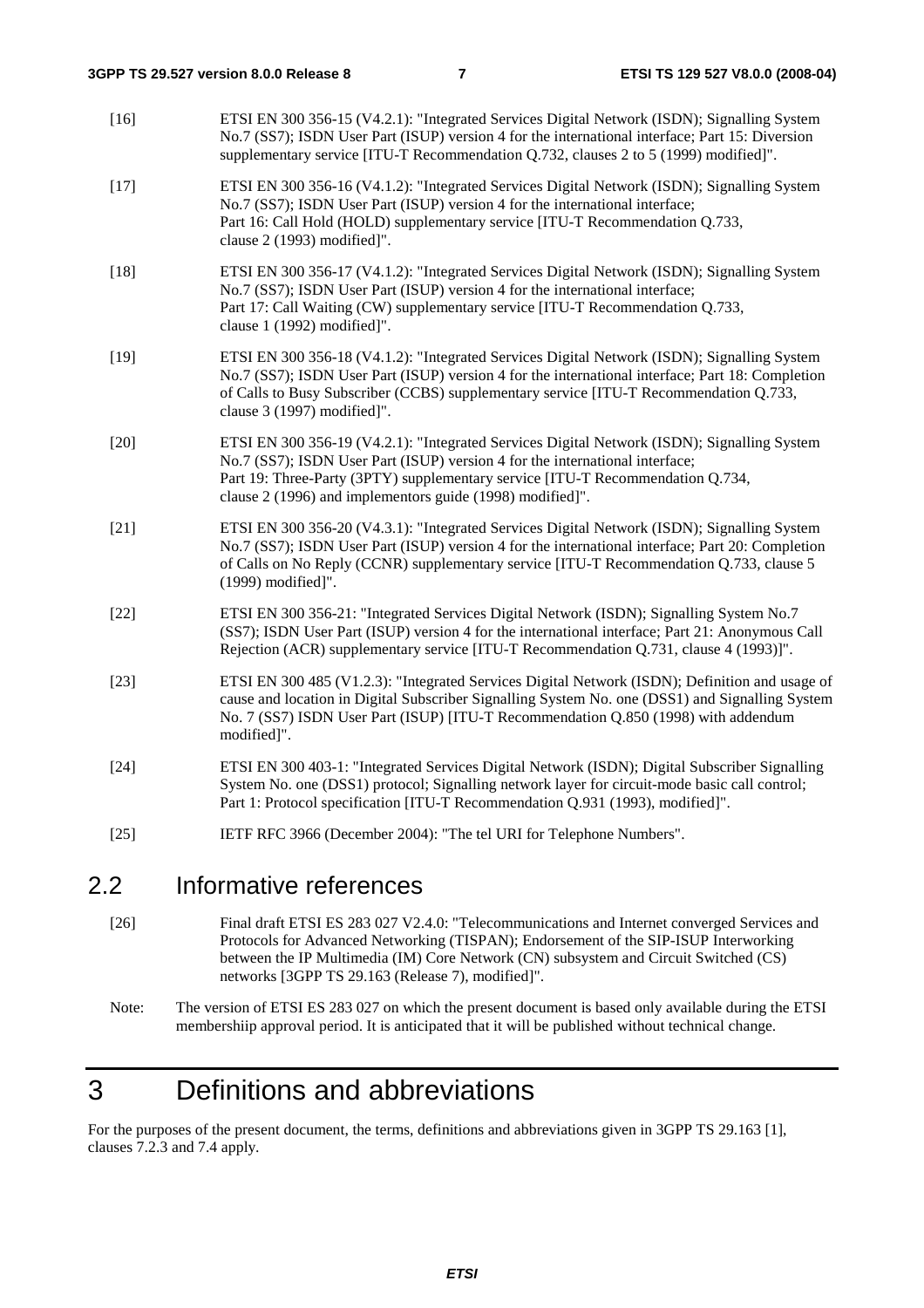### Endorsement notice

The present document endorses 3GPP TS 29.163: "3rd Generation Partnership Project; Technical Specification Group Core Network and Terminals; Interworking between the IP Multimedia (IM) Core Network (CN) subsystem and Circuit Switched (CS) networks (Release 7)" [1], the contents of which apply together with the following modifications:

Clauses 6.3, 7.3, 8, 9.2.2.1, 9.2.2.2, 9.2.3.1, 9.2.3.2, 9.2.4.1, 9.2.5.1, 9.2.6.1, 9.2.7.1, 9.2.8.1, 9.2.8.3 and annex B do not apply to this recommendation.

NOTE: Underlining and/or strike-out are used to highlight detailed modifications where necessary.

### Global modifications to 3GPP TS 29.163 Release 7

Throughout the text of the 3GPP TS 29.163 Release 7

Replace references as shown in table 1.

#### **Table 1**

| References in 3GPP TS 29.163 [1]    | <b>Replaced references</b> |
|-------------------------------------|----------------------------|
| <b>ITU-T Recommendation Q.761</b>   | EN 300 356-1 [2]           |
| ITU-T Recommendation Q.762          | EN 300 356-1 [2]           |
| <b>ITU-T Recommendation Q.763</b>   | EN 300 356-1 [2]           |
| ITU-T Recommendation Q.764          | EN 300 356-1 [2]           |
| 3GPP TS 24.229                      | ES 283 003 [3]             |
| 3GPP TS 23.228                      | ES 282 007 [4]             |
| ITU-T Recommendation Q.850 (1998)   | EN 300 485 [23]            |
| ITU-T Recommendation Q.731.3        | EN 300 356-3 [5]           |
| <b>ITU-T Recommendation Q.731.4</b> | EN 300 356-4 [6]           |
| ITU-T Recommendation Q.731.5        | EN 300 356-5 [7]           |
| ITU-T Recommendation Q.731.6        | EN 300 356-6 [8]           |
| ITU-T Recommendation Q.731.7        | EN 300 356-11 [13]         |
| ITU-T Recommendation Q.731.8        | EN 300 356-10 [12]         |
| ITU-T Recommendation Q.732.2        | EN 300 356-15 [16]         |
| ITU-T Recommendation Q.732.3        | EN 300 356-15 [16]         |
| ITU-T Recommendation Q.732.4        | EN 300 356-15 [16]         |
| ITU-T Recommendation Q.732.5        | EN 300 356-15 [16]         |
| <b>ITU-T Recommendation Q.732.7</b> | EN 300 356-14 [15]         |
| <b>ITU-T Recommendation Q.733.1</b> | EN 300 356-17 [18]         |
| ITU-T Recommendation Q.733.2        | EN 300 356-16 [17]         |
| <b>ITU-T Recommendation Q.733.3</b> | EN 300 356-18 [19]         |
| ITU-T Recommendation Q.733.4        | EN 300 356-7 [9]           |
| ITU-T Recommendation Q.733.5        | EN 300 356-20 [21]         |
| ITU-T Recommendation Q.734.1        | EN 300 356-12 [14]         |
| ITU-T Recommendation Q.734.2        | EN 300 356-19 [20]         |
| <b>ITU-T Recommendation Q.735.1</b> | EN 300 356-9 [11]          |
| ITU-T Recommendation Q.737.1        | EN 300 356-8 [10]          |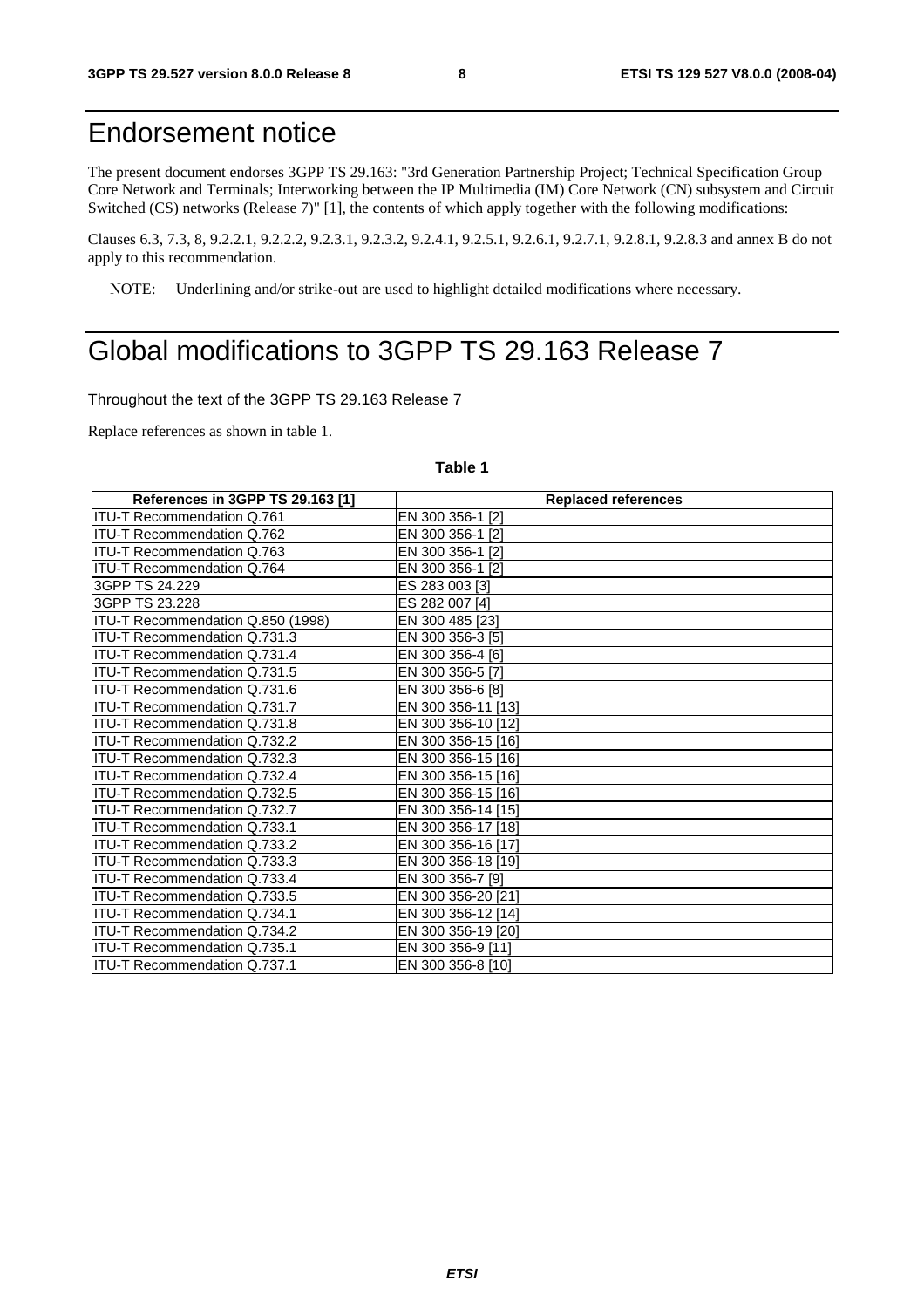Clause 2

Modify as follows:

| $+77$ | IETF draft ietf sip acr code 03 "Rejecting Anonymous Requests in the Session Initiation Protocol<br>$(SIP)^n$                                                                                                                                                                    |
|-------|----------------------------------------------------------------------------------------------------------------------------------------------------------------------------------------------------------------------------------------------------------------------------------|
| [77]  | <b>IETF RFC 5079: "Rejecting Anonymous Requests in the Session Initiation Protocol (SIP)".</b>                                                                                                                                                                                   |
| [89]  | draft ejzak sipping p em auth 03.txt (January 2007): "Private Header (P Header) Extension to the<br>Session Initiation Protocol (SIP) for Authorization of Early Media".                                                                                                         |
| [89]  | IETF RFC 5009: "Private Header (P-Header) Extension to the Session Initiation Protocol (SIP) for<br>Authorization of Early Media".                                                                                                                                               |
| [91]  | ETSI EN 300 403-1: "Integrated Services Digital Network (ISDN); Digital Subscriber Signalling<br>System No. one (DSS1) protocol; Signalling network layer for circuit-mode basic call control; Part<br>1: Protocol specification [ITU-T Recommendation Q.931 (1993), modified]". |
| [92]  | <b>IETF RFC 3966: "The tel URI for Telephone Numbers".</b>                                                                                                                                                                                                                       |
| [93]  | ISO/IEC 8348: "Information technology Open Systems Interconnection Network service<br>definition".                                                                                                                                                                               |

Clause 7.2.3.1.2.5 Transmission medium requirement

Modify as follows:

The I-MGCF may either transcode the selected codec(s) to the codec on the PSTN side or it may attempt to interwork the media without transcoding. If the I-MGCF transcodes, it shall select the TMR parameter to "3,1 kHz audio". If the I-MGCF does not transcode, it should map the TMR, USI and Access Transport parameters from the selected codec according to table 2a. The support of any of the media listed in table 2a is optional. The SDP for the data transfer with 64 kbit/s clearmode shall be mapped to the TMR "64 kbit/s unrestricted".

If the XML BearerCapability element is received in the INVITE the mapping of the USI shall be taken from the BearerCapability XML, else the USI shall be derived from the SDP attributes as shown in table2a.

Add clause 7.2.3.1.2.1.5a

7.2.3.1.2.5a Transmission medium requirement prime and USI prime (optional)

The Fallback mechanism shall only apply if a XML Bearer Capability element appears within the INVITE Request.

When the INVITE request includes multiple audio codecs with codec appearing in table 2a then the I-MGCF shall:

- If the first stated codec in the INVITE is a codec appearing in table 2a and is the equivalent as stated within the second Bearer Capability in the XML Bearer Capability element then the I-MGCF shall map the XML Bearer Capability element into the TMR and USI prime.
- If the second stated codec in the INVITE is a codec appearing in table 2a and is the equivalent as stated within the first Bearer Capability in the XML Bearer Capability element then the I-MGCF shall map the XML Bearer Capability element into the TMR prime and USI.
- If the compared codec stated within the INVITE is not equivalent as stated within XML Bearer Capability element then the XML Bearer Capability element shall be discarded.

If the Fallback mechanism is not supported by the terminating network the procedures as described within clause 7.2.3.1.2.5 shall apply.

In cases where the fallback appears within the terminating entity and sends back a codec to which is fallen back then the I-MGCF shall only apply the cut-though to the chosen codec.

In cases where the fallback appears within the terminating entity and sends back a SDP Answer that is equivalent with the TMR prime codec (fallback codec) then the I-MGCF shall only apply the cut-though to the fallback codec.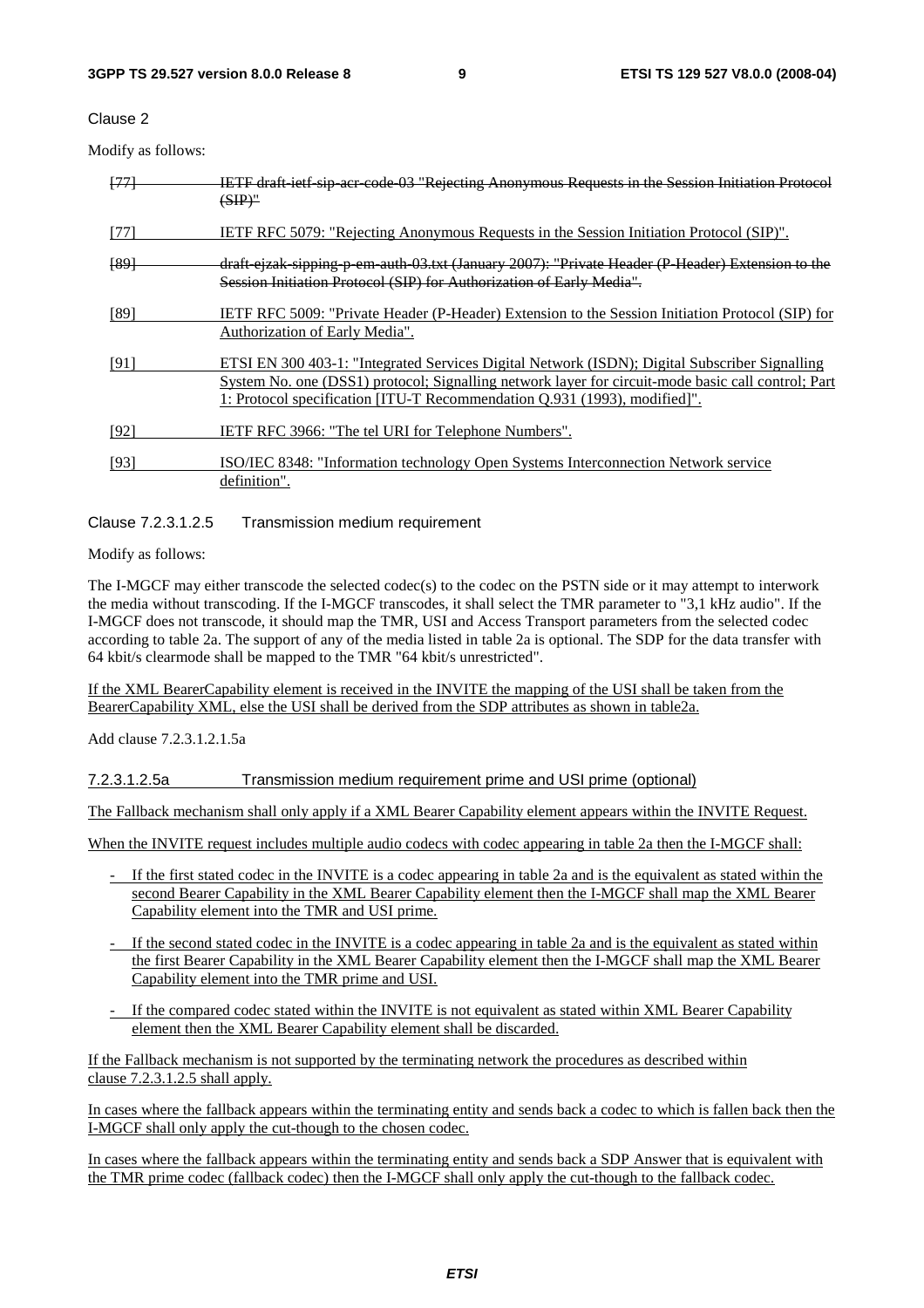In cases where preconditions are used the I-MGCF has to wait for the SDP answer where the preconditions are met and fallback codec is sent back.

Add clause 7.2.3.1.2.10

#### 7.2.3.1.2.10 Access Transport Parameter and User Tele Service

When an INVITE was received containing a PSTN XML body as defined in ES 283 003 [3], an available "ProgressIndicator" element can be as a network option mapped into a Progress Indicator in the Access Transport Parameter of the sent IAM

#### **Table 7a0.1: Mapping of PSTN XML elements with ISUP Parameters**

| INVITE $\rightarrow$                                                                                                  | $IAM \rightarrow$                 |                                 |  |
|-----------------------------------------------------------------------------------------------------------------------|-----------------------------------|---------------------------------|--|
| <b>PSTN XML</b>                                                                                                       | <b>ISUP Parameter</b>             | <b>Content</b>                  |  |
| ProgressIndicator                                                                                                     | <b>Access Transport Parameter</b> |                                 |  |
| <b>HighLayerCompatibility</b>                                                                                         |                                   | High layer compatibility (Note) |  |
| LowLayerCompatibility                                                                                                 |                                   | Low layer compatibility         |  |
| BearerCapability                                                                                                      | <b>User Service Information</b>   |                                 |  |
| User Tele Service<br><b>HighLayerCompatibility</b>                                                                    |                                   | High layer compatibility (Note) |  |
| NOTE:<br>If two high layer compatibility information elements are received, they are transferred in the same order as |                                   |                                 |  |
| received in the INVITE message in the access transport parameter of the initial address message.                      |                                   |                                 |  |

Clause 7.2.3.1.4 Sending of 180 ringing

Modify as follows:

The I-MGCF shall send the SIP 180 Ringing when receiving any of the following messages:

- ACM with Called party's status indicator set to subscriber free.

#### I-MGCF



NOTE: Including the P-Early-Media Header is a network option for a speech call.

#### **Figure 6: The receipt of ACM**

- CPG with Event indicator set to alerting

#### I-MGCF



NOTE: Including the P-Early-Media Header is a network option for a speech call.

**Figure 7: Receipt of CPG (Alerting)**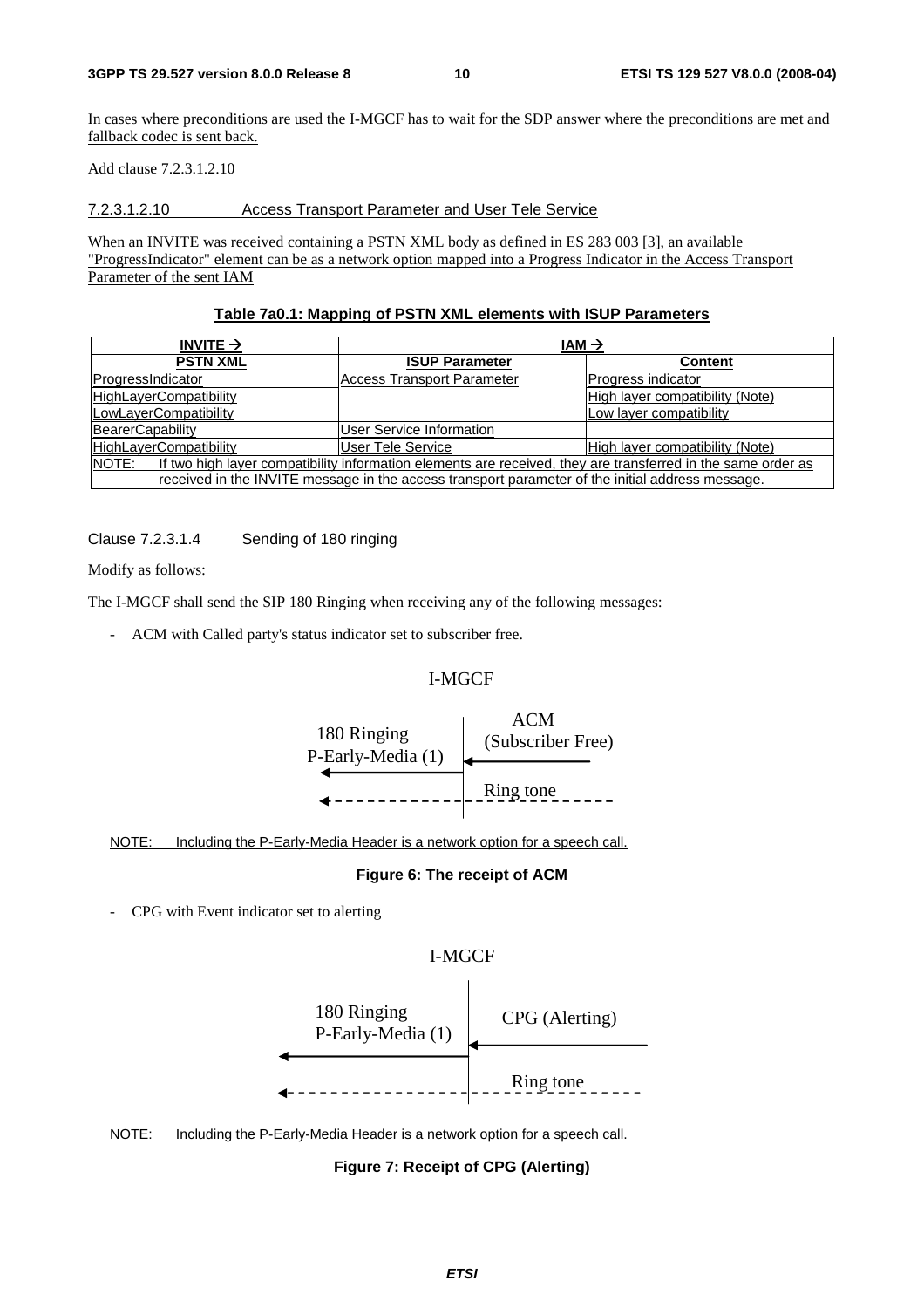For a speech call, if the I-MGCF supports the P-Early-Media header as a network option, and if the INVITE request includes the P-Early-Media header, the I-MGCF shall include in the SIP 180 ringing response a P-Early-Media header authorizing early media, except when:

- the I-MGCF has already sent a reliable provisional response including a P-Early-Media header, as defined in RFC5009 [89]; and
- the most recently sent P-Early-Media header authorized early media.
- NOTE: If the I-MGCF signals the P-Early-Media header authorizing early media, then the IMS can expect tones or announcements to the calling party to flow from the CS network via an MGW controlled by the I-MGCF. In particular, once the I-MGCF sends the 180 Ringing response, ringback is expected in media from the CS network.

Received PSTN XML elements shall be mapped as shown in table 7a0.2.

#### **Table 7a0.2: ISUP Parameters with Mapping of PSTN XML elements**

| ←18x                                                                                                                  | $\leftarrow$ CPG or ACM           |                           |
|-----------------------------------------------------------------------------------------------------------------------|-----------------------------------|---------------------------|
| <b>PSTN XML</b><br><b>ISUP Parameter</b>                                                                              |                                   | <b>Content</b>            |
| ProgressIndicator                                                                                                     | <b>Access Transport Parameter</b> | <b>Progress indicator</b> |
| <b>HighLayerCompatibility</b>                                                                                         | High layer compatibility (Note)   |                           |
| LowLayerCompatibility                                                                                                 |                                   | Low layer compatibility   |
| NOTE:<br>If two high layer compatibility information elements are received, they are transferred in the same order as |                                   |                           |
| received in the INVITE message in the access transport parameter of the initial address message.                      |                                   |                           |

#### **Table 7a0.3: Sending criteria of the XML with Progress indicator X**

| $\leftarrow$ 180 Ringing                                       | ←АСМ                                     |
|----------------------------------------------------------------|------------------------------------------|
| <b>PSTN XML body with Progress indicator X</b>                 | <b>Content</b>                           |
| No. 1                                                          | Backward call indicators parameter       |
| (Call is not end-to-end ISDN: further progress information may | <b>ISDN User Part indicator</b>          |
| lbe available in-band\                                         | ISDN User Part not used all the wav<br>0 |
| No. 2                                                          | Backward call indicators parameter       |
| (Destination address is non-ISDN)                              | ISDN User Part indicator                 |
|                                                                | <b>ISDN User Part used all the way</b>   |
|                                                                | ISDN access indicator                    |
|                                                                | Terminating access non-ISDN<br>0         |
| No. 4                                                          | Backward call indicators parameter       |
| (Call is returned to ISDN)                                     | <b>ISDN User Part indicator</b>          |
|                                                                | ISDN User Part used all the way          |
|                                                                | ISDN access indicator                    |
|                                                                | Terminating access ISDN                  |

#### **Progress indicator**

Progress indicator information elements possibly present in the access transport parameter of the Address Complete Message (ACM) are transferred into the PSTN XML body (as defined in ES 283 003 [3]) of the 180 Ringing sent to the calling user.

Clause 7.2.3.1.4A Sending of 183 Session Progress for early media scenarios

#### Modify as follows:

If SIP preconditions are used, the first 183 Session Progress will be sent after the reception of the INVITE request, before any ISUP message has been received from the CS network. The I-MGCF shall not include the P-Early-Media header in any SIP message before it receives an ISUP ACM.

On receipt of an ACM with the options described in table 7a2 the I-MGCF can be sent, as a network option, a 183 Session Progress response with following options: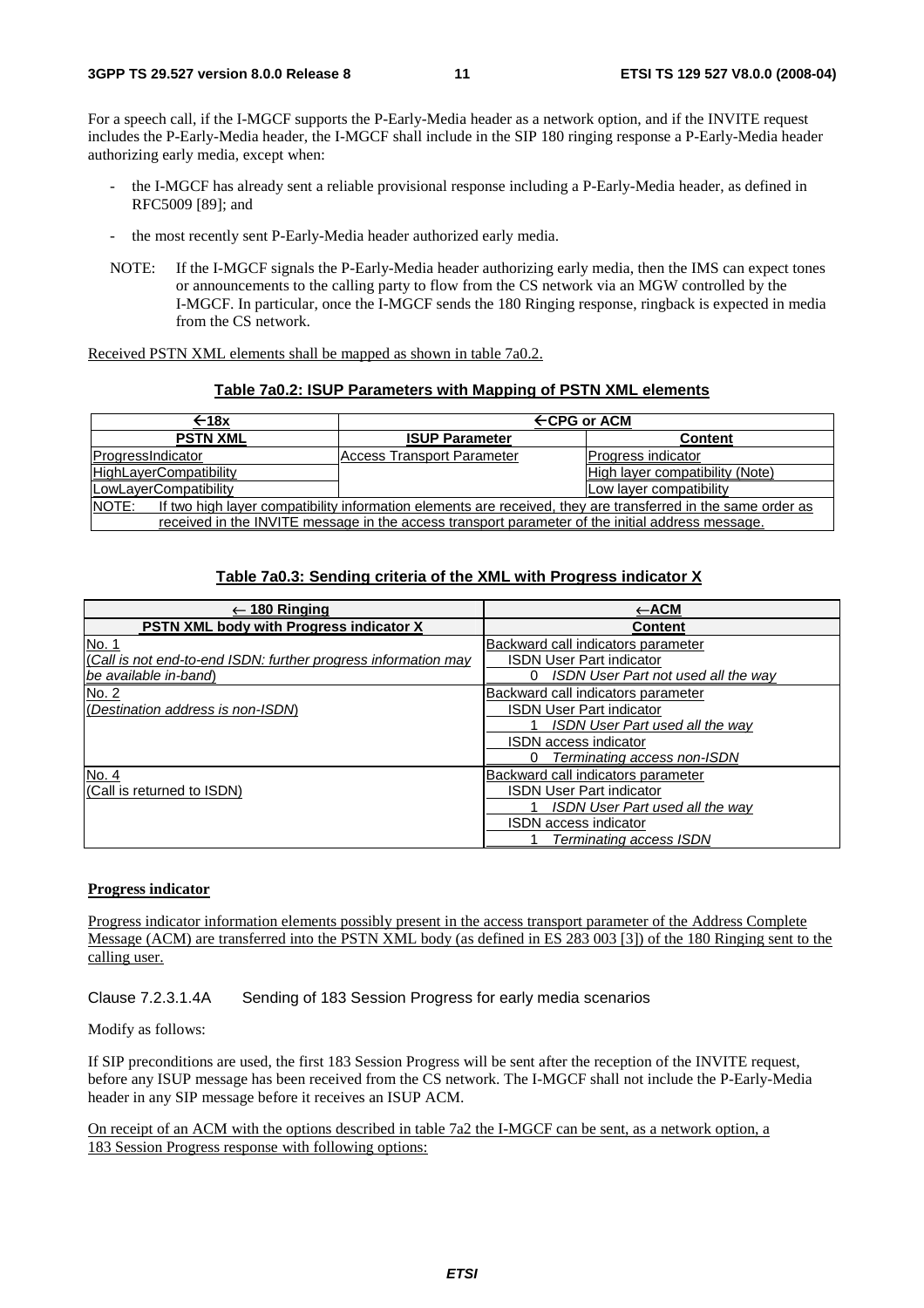| $\leftarrow$ 183 Session Progress                          | ←АСМ                                   |
|------------------------------------------------------------|----------------------------------------|
| <b>PSTN XML body with Progress indicator X</b>             | <b>Content</b>                         |
| No. 1                                                      | Backward call indicators parameter     |
| (Call is not end-to-end ISDN: further progress information | <b>ISDN User Part indicator</b>        |
| may be available in-band)                                  | ISDN User Part not used all the way    |
| No. 2                                                      | Backward call indicators parameter     |
| (Destination address is non-ISDN)                          | <b>ISDN User Part indicator</b>        |
|                                                            | <b>ISDN User Part used all the way</b> |
|                                                            | <b>ISDN</b> access indicator           |
|                                                            | Terminating access non-ISDN            |
| No. 4                                                      | Backward call indicators parameter     |
| (Call is returned to ISDN)                                 | <b>ISDN User Part indicator</b>        |
|                                                            | <b>ISDN User Part used all the way</b> |
|                                                            | <b>ISDN</b> access indicator           |
|                                                            | Terminating access ISDN                |

#### **Table 7a2: Sending criteria of the XML with Progress indicator X**

#### **Progress indicator**

Progress indicator information elements possibly present in the access transport parameter of the Address Complete Message (ACM) are transferred into the PSTN XML body (as defined in ES 283 003 [3]) of the 183 Session Progress sent to the calling user.

For a speech call upon receipt of one of the following messages, if the I-MGCF supports the P-Early-Media header as a network option, and if the I-MGCF has received the P-Early-Media header in the INVITE request, and has not already sent a provisional response including a P-Early-Media header with parameters indicating authorization of early media, then the I-MGCF shall send the 183 Session Progress response with a P-Early-Media header authorizing early media:

- ACM with the value of the called party's status indicator "no indication" and one of the options described in table 7a1. Based on local configuration, the I-MGCF may also send a 183 Session Progress response with a P-Early-Media header authorizing early media if it receives an ACM with other parameters than described in table 7a1.

#### I-MGCF



#### **Figure 7c: Receipt of ACM "No indication"**

#### **Table 7a.1: ACM Parameters that trigger the 183 Session Progress response**

| ←183 Session Progress                                                                                          | $\leftarrow$ ACM                                                                                                                                                                                                      |
|----------------------------------------------------------------------------------------------------------------|-----------------------------------------------------------------------------------------------------------------------------------------------------------------------------------------------------------------------|
| 183 Session Progress response including a P-Early-Media<br>header authorizing early media, if not already sent | 1) Optional backward call indicators parameter<br>In-band information indicator<br>1 In-band info<br>(2) Backward call indicators parameter<br><b>ISDN User Part indicator</b><br>ISDN User Part not used all the way |

NOTE: As a network option the I-MGCF can also map ACM into 183 in other cases than those described in table 7a1.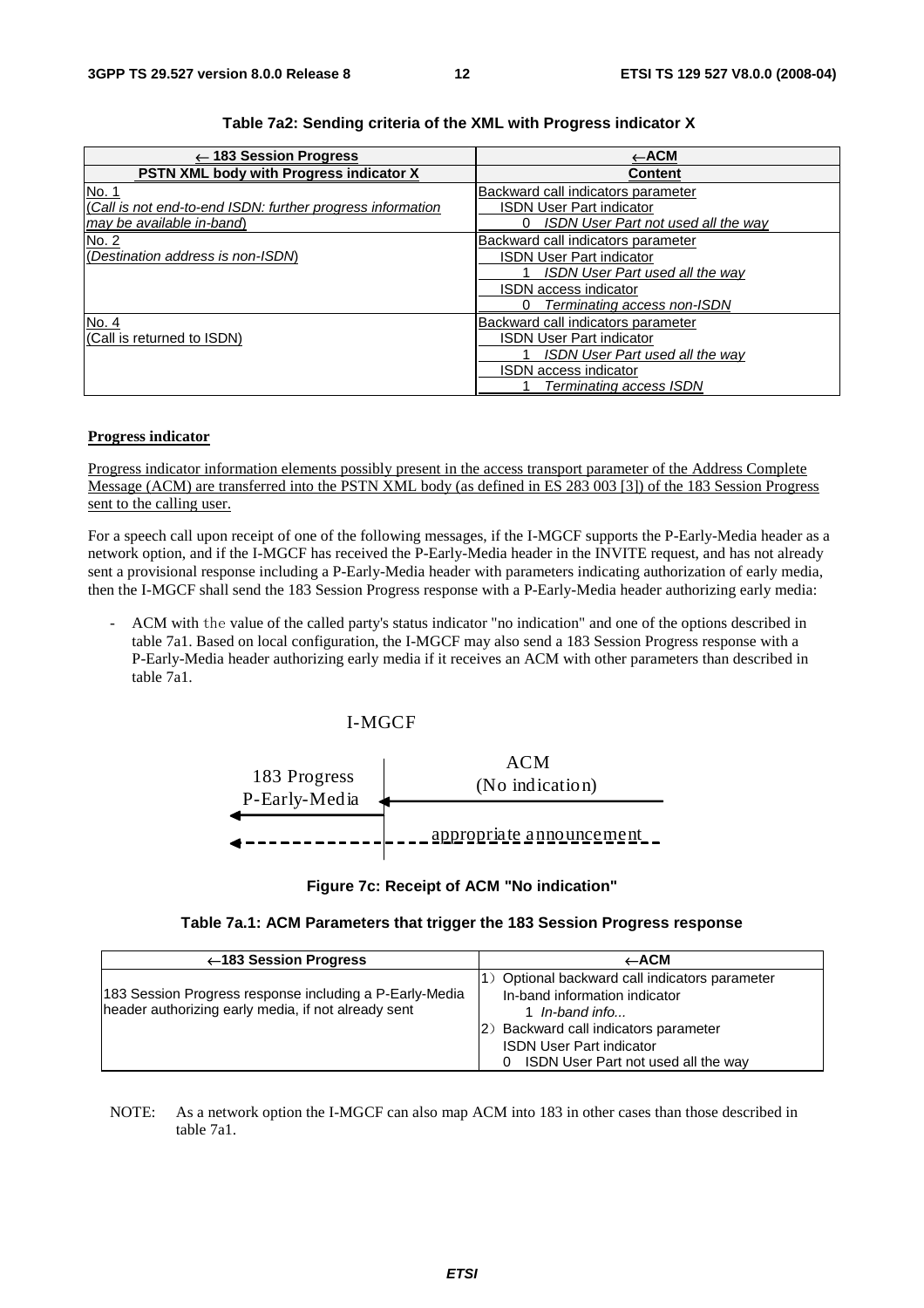- CPG message, when:
	- 1. Event indicator is set to "in-band information or an appropriate pattern is now available"; or
	- 2. Event indicator is set to "Progress" and one of the options described in table 7b1.





#### **Table 7b.1: CPG Parameters that trigger the 183 Session Progress response**

#### ←**183 Session Progress** ←**CPG**

Event indicator (*progress*)

- 183 Session Progress response including a P-Early-Media header authorizing early media, if not already 1) Optional backward call indicators parameter<br>sent sent in hand information indicators sent
	- In-band information indicator *0 In-band info ...*
	- 2) Backward call indicators parameter ISDN User Part indicator
		- 0 ISDN User Part not used all the way
- NOTE 1: The mapping of the contents in the CPG message is only relevant if the information received in the message is different compared to earlier received information, e.g. in the ACM message or a CPG message received prior to this message.
- NOTE 2: 183 Session Progress message including a P-Early-Media header authorizing early media may only be sent for a speech call.
- NOTE: As a network option the I-MGCF can also map CPG into 183 in other cases than those described in table 7a1.

Received PSTN XML elements shall be mapped as shown in table 7a0.2

On receipt of an CPG with the options described in table 7a3 the I-MGCF can be sent, as a network option, 183 Session Progress response with following options:

#### **Table 7a3 : Sending criteria of the XML with Progress indicator X**

| $\leftarrow$ 183 Session Progress                              | $\leftarrow$ CPG                                |
|----------------------------------------------------------------|-------------------------------------------------|
| <b>PSTN XML body with Progress indicator X</b>                 | <b>Content</b>                                  |
| No. 1                                                          | Backward call indicators parameter              |
| (Call is not end-to-end ISDN: further progress information may | <b>ISDN User Part indicator</b>                 |
| be available in-band)                                          | <b>ISDN User Part not used all the way</b><br>0 |
| No. 2                                                          | Backward call indicators parameter              |
| (Destination address is non-ISDN)                              | <b>ISDN User Part indicator</b>                 |
|                                                                | <b>ISDN User Part used all the way</b>          |
|                                                                | <b>ISDN</b> access indicator                    |
|                                                                | Terminating access non-ISDN<br>O                |
| No. 4                                                          | Backward call indicators parameter              |
| (Call is returned to ISDN)                                     | <b>ISDN User Part indicator</b>                 |
|                                                                | ISDN User Part used all the way                 |
|                                                                | <b>ISDN</b> access indicator                    |
|                                                                | Terminating access ISDN                         |

#### **Progress indicator**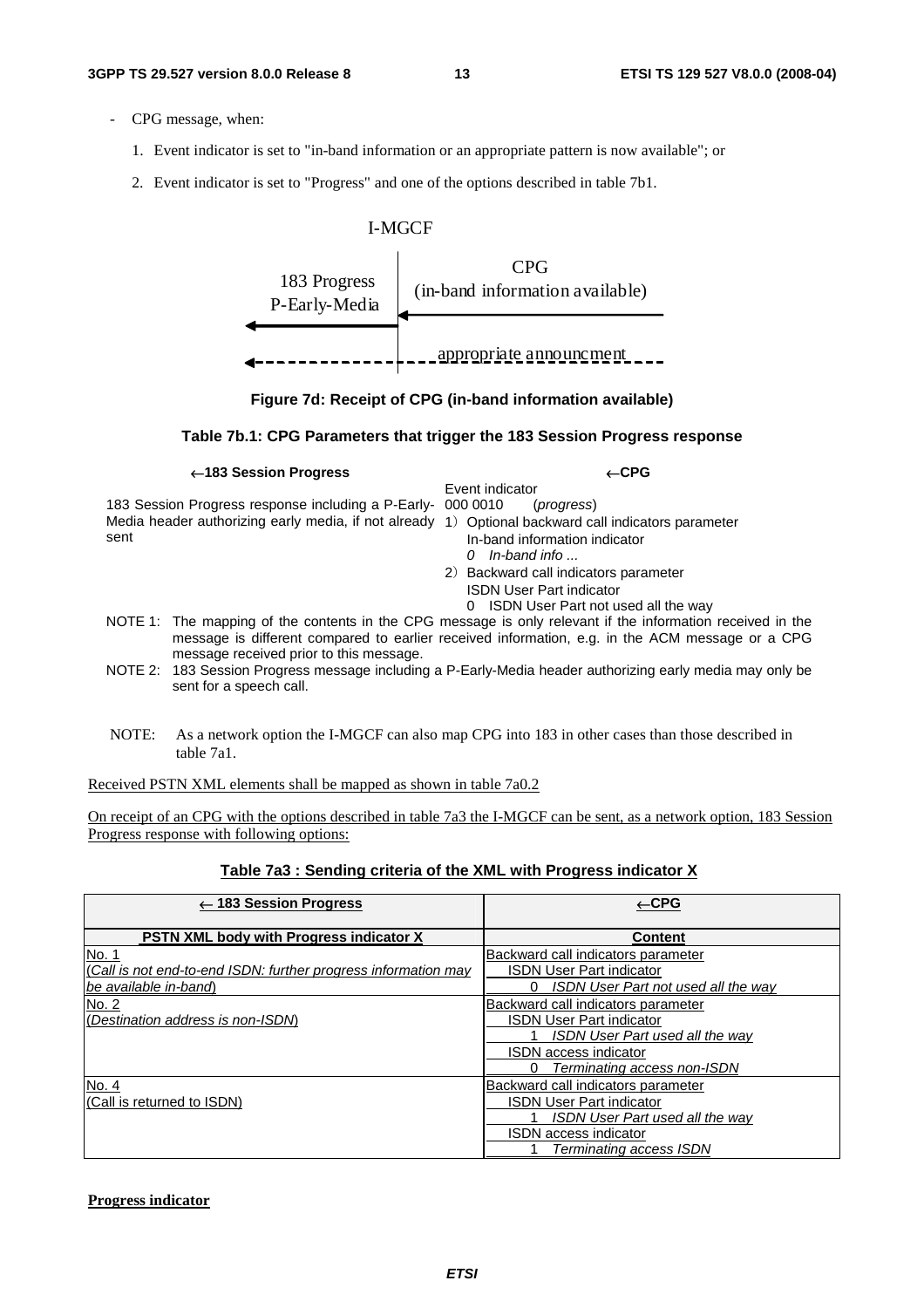#### **3GPP TS 29.527 version 8.0.0 Release 8 14 ETSI TS 129 527 V8.0.0 (2008-04)**

Progress indicator information elements possibly present in the access transport parameter of the Call Progress Message (CPG) are transferred into the PSTN XML (as defined in ES 283 003 [3]) body of the 183 Session Progress to the calling user.

Clause 7.2.3.1.5 Sending of the 200 OK (INVITE)

Modify as follows:

The following cases are possible trigger conditions for sending the 200 OK (INVITE):

- The reception of the ANM.



**Figure 8: Receipt of ANM** 

- The reception of the CON message.

#### I-MGCF



#### **Figure 9: Receipt of CON**

Received PSTN XML elements shall be mapped as shown in table 7a0.2

Clause 7.2.3.1.6 Sending of the Release message (REL)

Modify as follows:

The following are possible triggers for sending the Release message:

- Receipt of the BYE method.



**Figure 10: Receipt of the Bye method**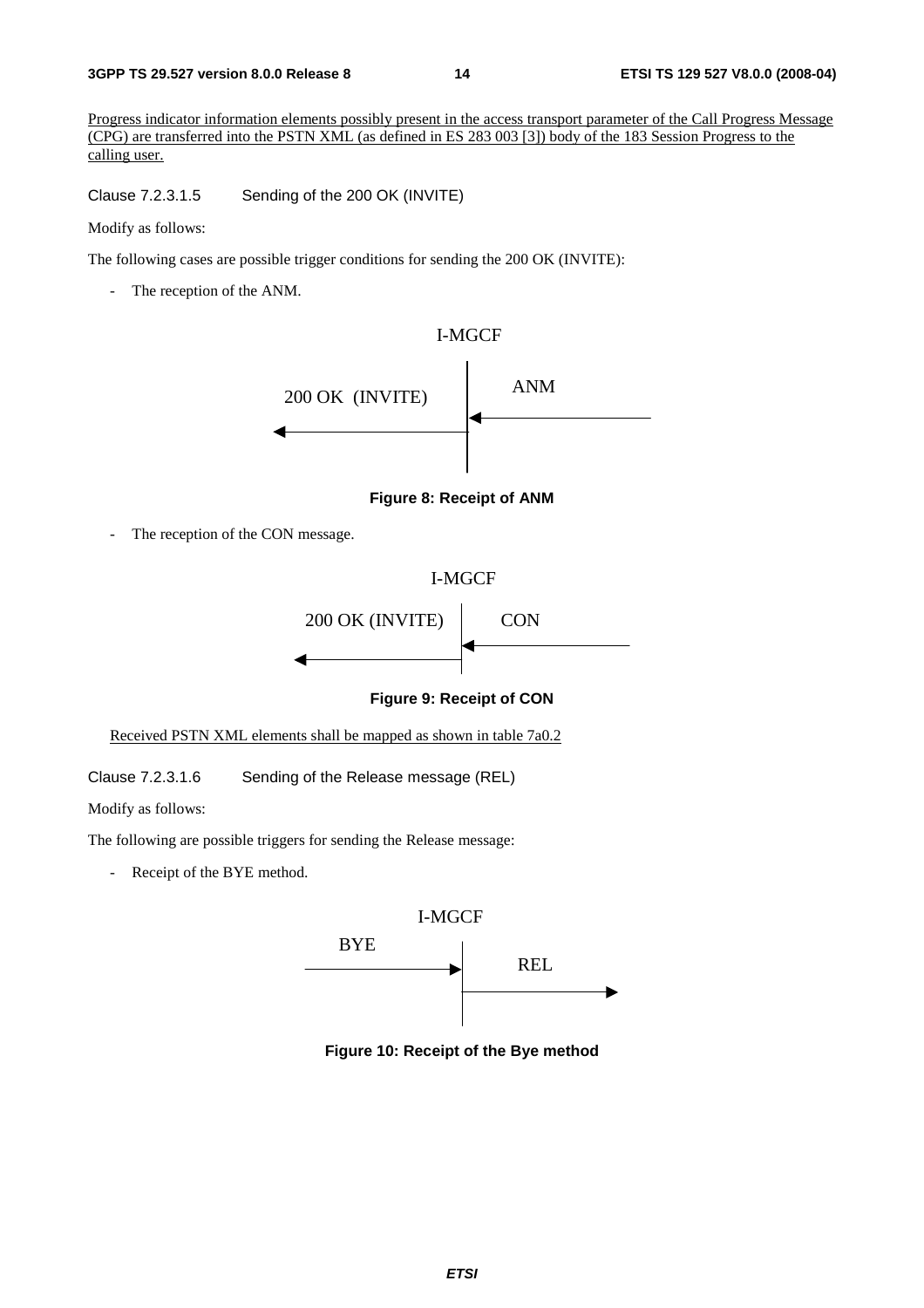Receipt of the CANCEL method.

### I-MGCF



**Figure 11: Receipt of Cancel method** 

Additional triggers are contained in table 10.

Received PSTN XML elements shall be mapped as shown in table 8b.

Clause 7.2.3.1.7 Coding of the REL

Modify as follows:

If the Reason header field with Q.850 Cause Value is included in the BYE or CANCEL request, then the Cause Value shall be mapped to the ISUP Cause Value field in the ISUP REL . The mapping of the Cause Indicators parameter to the Reason header is shown in table 8a. Table 8 shows the coding of the Cause Value in the REL if it is not available from the Reason header field. In both cases, the Location Field shall be set to "*network beyond interworking point*".

#### **Table 8: Coding of REL**

| SIP Message $\rightarrow$ | REL $\rightarrow$                       |  |
|---------------------------|-----------------------------------------|--|
| Reauest                   | cause parameter                         |  |
| <b>BYF</b>                | Cause value No. 16 (normal clearing)    |  |
| CANCEL                    | Cause value No. 31 (normal unspecified) |  |

#### **Table 8a: Mapping of SIP Reason header fields into Cause Indicators parameter**

| <b>Component of SIP</b><br>Reason header field                              | <b>Component value</b> | <b>BICC/ISUP Parameter field</b> | Value                                  |
|-----------------------------------------------------------------------------|------------------------|----------------------------------|----------------------------------------|
| Protocol                                                                    | "Q.850"                | Cause Indicators parameter       |                                        |
| protocol-cause                                                              | "cause = XX"<br>(note) | Cause Value                      | " $XX$ " (note)                        |
| $\overline{\phantom{0}}$                                                    |                        | Location                         | "network beyond<br>interworking point" |
| INOTE:<br>"XX" is the Cause Value as defined in ITU-T Recommendation Q.850. |                        |                                  |                                        |

Editor's Note: The mapping of reason headers towards the ISDN may be misused due to possible user creation of the reason header since there is no screening in IMS.

#### **Table 8b: Mapping of PSTN XML elements with ISUP Parameters**

| BYE or CANCLE $\rightarrow$                                                                                           | REL $\rightarrow$                       |                                 |
|-----------------------------------------------------------------------------------------------------------------------|-----------------------------------------|---------------------------------|
| <b>PSTN XML</b>                                                                                                       | <b>ISUP Parameter</b><br><b>Content</b> |                                 |
| ProgressIndicator                                                                                                     | Access Transport Parameter              | Progress indicator              |
| <b>HighLayerCompatibility</b>                                                                                         |                                         | High layer compatibility (Note) |
| LowLayerCompatibility                                                                                                 |                                         | Low layer compatibility         |
| <b>HighLayerCompatibility</b>                                                                                         | User Tele Service                       | High layer compatibility (Note) |
| NOTE:<br>If two high layer compatibility information elements are received, they are transferred in the same order as |                                         |                                 |
| received in the INVITE message in the access transport parameter of the initial address message.                      |                                         |                                 |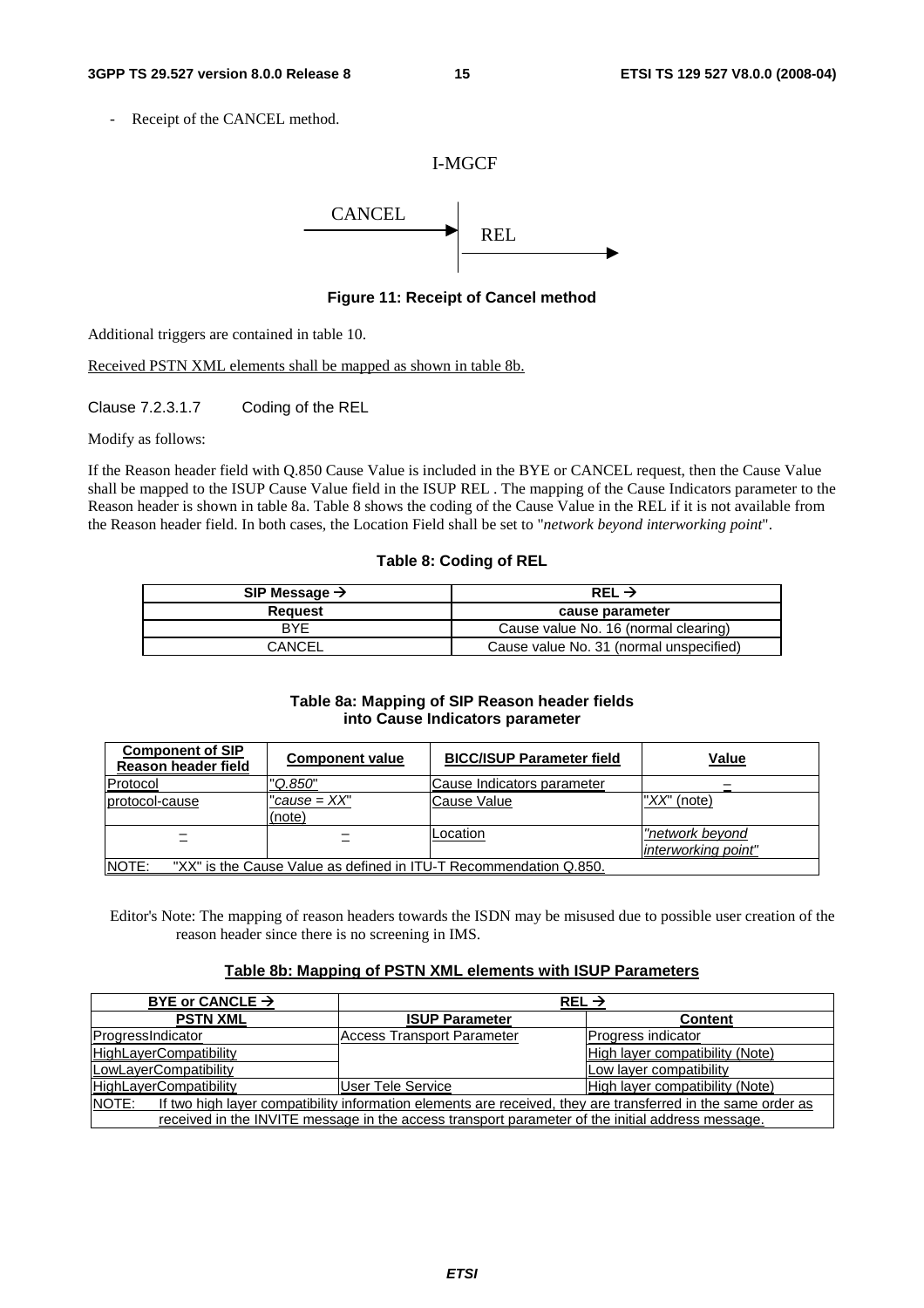#### Clause 7.2.3.1.8 Receipt of the Release Message

Modify as follows:

If the REL message is received and a final response (i.e. 200 OK (INVITE)) has already been sent, the I-MGCF shall send a BYE message.

NOTE: According to SIP procedures, in the case that the REL message is received and a final response (e.g. 200 OK (INVITE)) has already been sent (but no ACK request has been received) on the incoming side of the I- MGCF then the I- MGCF does not send a 487 Request terminated response and instead waits until the ACK request is received before sending a BYE message.

If the REL message is received and the final response (i.e. 200 OK (INVITE)) has not already been sent, the I- MGCF shall send a Status-Code 4xx (Client Error) or 5xx (Server Error) response. The Status code to be sent is determined by examining the Cause code value received in the REL message. Table 9 specifies the mapping of the cause code values, as defined in ITU-T Recommendation Q.850 [38], to SIP response status codes. Cause code values not appearing in the table shall have the same mapping as the appropriate class defaults according to ITU-T Recommendation Q.850 [38].

| ←SIP Message                         | $\leftarrow$ REL                                                                            |  |
|--------------------------------------|---------------------------------------------------------------------------------------------|--|
| <b>Status code</b>                   | <b>Cause parameter</b>                                                                      |  |
| 404 Not Found                        | Cause value No. 1 (unallocated (unassigned) number)                                         |  |
| 500 Server Internal error            | Cause value No 2 (no route to network)                                                      |  |
| 500 Server Internal error            | Cause value No 3 (no route to destination)                                                  |  |
| 500 Server Internal error            | Cause value No. 4 (Send special information tone)                                           |  |
| 404 Not Found                        | Cause value No. 5 (Misdialled trunk prefix)                                                 |  |
| 486 Busy Here                        | Cause value No. 17 (user busy)                                                              |  |
| 480 Temporarily unavailable          | Cause value No 18 (no user responding)                                                      |  |
| 480 Temporarily unavailable          | Cause value No 19 (no answer from the user)                                                 |  |
| 480 Temporarily unavailable          | Cause value No. 20 (subscriber absent)                                                      |  |
| 480Temporarily unavailable           | Cause value No 21 (call rejected)                                                           |  |
| 410 Gone                             | Cause value No 22 (number changed)                                                          |  |
| 433 Anonymity<br>Disallowed.(NOTE 1) | Cause value No. 24 (call rejected due to ACR supplementary service)                         |  |
| 480 Temporarily unavailable          | Cause value No 25 (Exchange routing error)                                                  |  |
| 502 Bad Gateway                      | Cause value No 27 (destination out of order)                                                |  |
| 484 Address Incomplete               | Cause value No. 28 invalid number format (address incomplete)                               |  |
| 500 Server Internal error            | Cause value No 29 (facility rejected)                                                       |  |
| 480 Temporarily unavailable          | Cause value No 31 (normal unspecified) (class default) (NOTE 2)                             |  |
| 486 Busy here if Diagnostics         | Cause value in the Class 010 (resource unavailable, Cause value No 34)                      |  |
| indicator includes the (CCBS         |                                                                                             |  |
| indicator = CCBS possible)           |                                                                                             |  |
| else 480 Temporarily unavailable     |                                                                                             |  |
| 500 Server Internal error            | Cause value in the Class 010                                                                |  |
|                                      | (resource unavailable, Cause value No's. 38, 41, 42, 43, 44, & 47) (47 is class<br>default) |  |
| 500 Server Internal error            | Cause value No 50 (requested facility no subscribed)                                        |  |
| 500 Server Internal error            | Cause value No 57 (bearer capability not authorized)                                        |  |
| 500 Server Internal error            | Cause value No 58 (bearer capability not presently)                                         |  |
| 500 Server Internal error            | Cause value No 63 (service option not available, unspecified)                               |  |
|                                      | (class default)                                                                             |  |
| 500 Server Internal error            | Cause value in the Class 100 (service or option not implemented, Cause value                |  |
|                                      | No's. 65, 70 & 79) 79 is class default                                                      |  |
| 500 Server Internal error            | Cause value No 88 (incompatible destination)                                                |  |
| 404 Not Found                        | Cause value No 91 (invalid transit network selection)                                       |  |
| 500 Server Internal error            | Cause value No 95 (invalid message)                                                         |  |
|                                      | (class default)                                                                             |  |
| 500 Server Internal error            | Cause value No 97 (Message type non-existent or not implemented)                            |  |
| 500 Server Internal error            | Cause value No 99 (information element/parameter non-existent or not                        |  |
|                                      | implemented))                                                                               |  |
| 480 Temporarily unavailable          | Cause value No. 102 (recovery on timer expiry)                                              |  |
| 500 Server Internal error            | Cause value No 110 (Message with unrecognized Parameter, discarded)                         |  |
| 500 Server Internal error            | Cause value No. 111 (protocol error, unspecified)                                           |  |
|                                      | (class default)                                                                             |  |

#### **Table 9: Receipt of the Release message (REL)**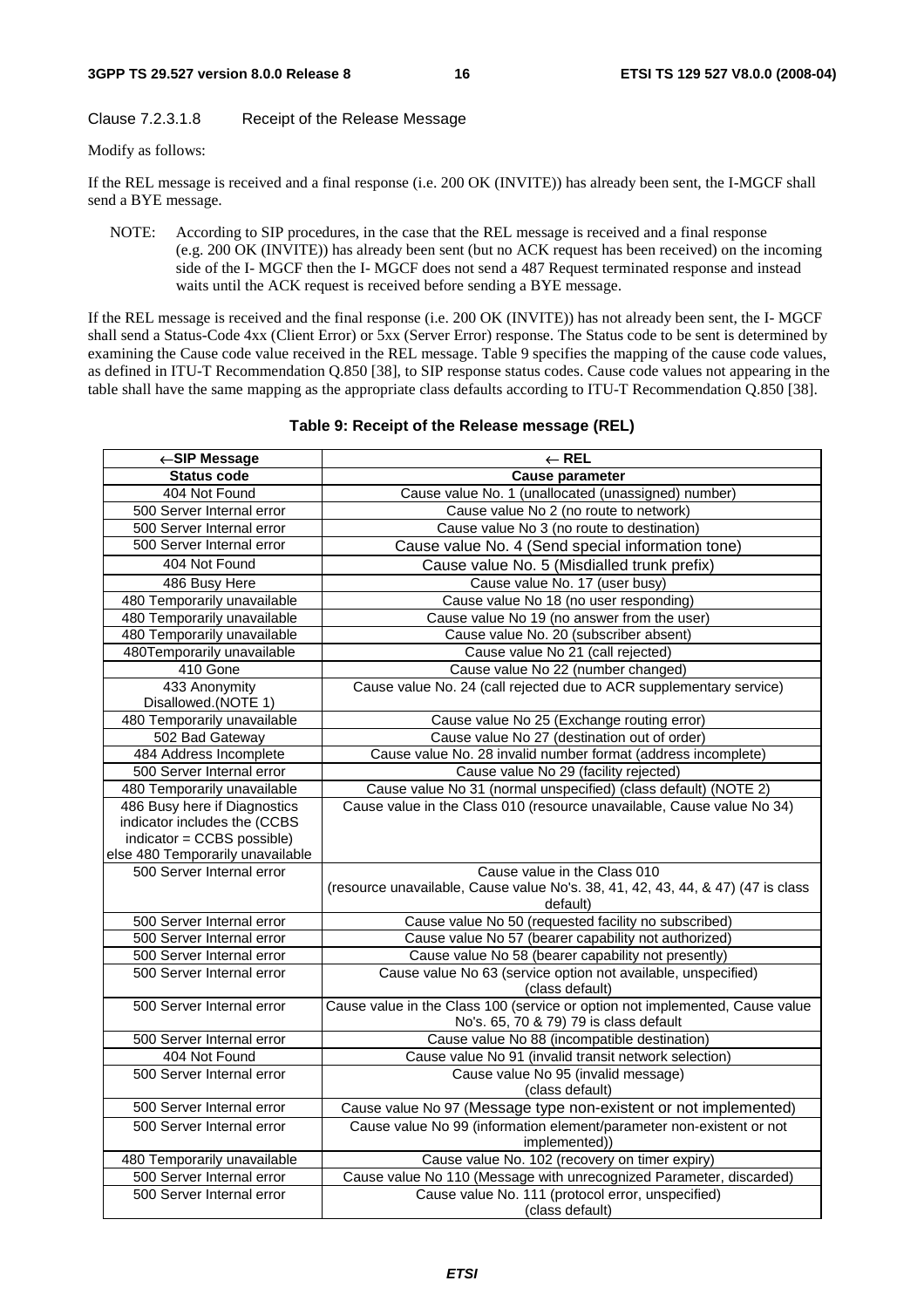| $\leftarrow$ SIP Message                                                                                       | $\leftarrow$ REL                                                  |  |
|----------------------------------------------------------------------------------------------------------------|-------------------------------------------------------------------|--|
| <b>Status code</b>                                                                                             | Cause parameter                                                   |  |
| 480 Temporarily unavailable                                                                                    | Cause value No. 127 (interworking unspecified)<br>(class default) |  |
| NOTE 1: Anonymity Disallowed, RFC5079 [77] refers<br>INOTE 2: Class 1 and class 2 have the same default value. |                                                                   |  |

A Reason header field containing the received (Q.850) Cause Value of the REL shall be added to the SIP final response or BYE request sent as a result of this clause. The mapping of the Cause Indicators parameter to the Reason header is shown in table 9a.

Editor's Note: The usage of the Reason header in responses is FFS.

#### **Table 9a: Mapping of Cause Indicators parameter into SIP Reason header fields**

| <b>Cause indicators</b><br>parameter field | Value of parameter<br>field                                        | <b>component of SIP Reason</b><br>header field | component value          |
|--------------------------------------------|--------------------------------------------------------------------|------------------------------------------------|--------------------------|
|                                            |                                                                    | protocol                                       | "Q.850"                  |
| Cause Value                                | " $XX$ " (note)                                                    | protocol-cause                                 | $"cause = XX"$<br>(note) |
|                                            |                                                                    | Ireason-text                                   | FFS                      |
| NOTE:                                      | "XX" is the Cause Value as defined in ITU-T Recommendation. Q.850. |                                                |                          |

Editor's Note: Should be filled with the definition text as stated in ITU-T Rec. Q.850. Due to the fact that the Cause Indicators parameter does not include the definition text as defined in table 1/Q.850, this is based on provisioning in the I-MGCF.

#### **Table 9aa: ISUP Parameters with Mapping of PSTN XML elements**

| $\leftarrow$ 4xx, 5xx, 6xx                                                                                             | ←REL                                    |                                 |
|------------------------------------------------------------------------------------------------------------------------|-----------------------------------------|---------------------------------|
| <b>PSTN XML</b>                                                                                                        | <b>ISUP Parameter</b><br><b>Content</b> |                                 |
| ProgressIndicator                                                                                                      | Access Transport Parameter              | Progress indicator              |
| <b>HighLayerCompatibility</b>                                                                                          |                                         | High layer compatibility (Note) |
| LowLayerCompatibility                                                                                                  | Low layer compatibility                 |                                 |
| INOTE:<br>If two high layer compatibility information elements are received, they are transferred in the same order as |                                         |                                 |
| received in the INVITE message in the access transport parameter of the initial address message.                       |                                         |                                 |

Add clause 7.2.3.2.1.5

7.2.3.2.1.5 Fallback (optional)

When the IAM includes a TMR and a TMR prime parameter and a USI and USI Prime parameter then the O-MGCF shall:

- Map the USI Prime into the second Bearer Capability stated in the XML Bearer Capability element and
- For the TMR and USI Prime the mapping shall apply according to the procedures described within clause 7.2.3.2.2.2 for the first offered codec.
- Map the USI into the first Bearer Capability stated in the XML Bearer Capability element and
- For the TMR prime and USI the mapping shall apply according to the procedures described within clause 7.2.3.2.2.2 for the second offered codec.
- NOTE: If the Fallback mechanism is not supported the ISUP Fallback procedures apply.

In cases where the fallback appears within the terminating entity and sends back a SDP Answer that is equivalent with the TMR prime codec (fallback codec) then the O-MGCF shall only apply the cut-though to the fallback codec.

In cases where preconditions are used the O-MGCF has to wait for the SDP answer where the preconditions are met and fallback codec is sent back.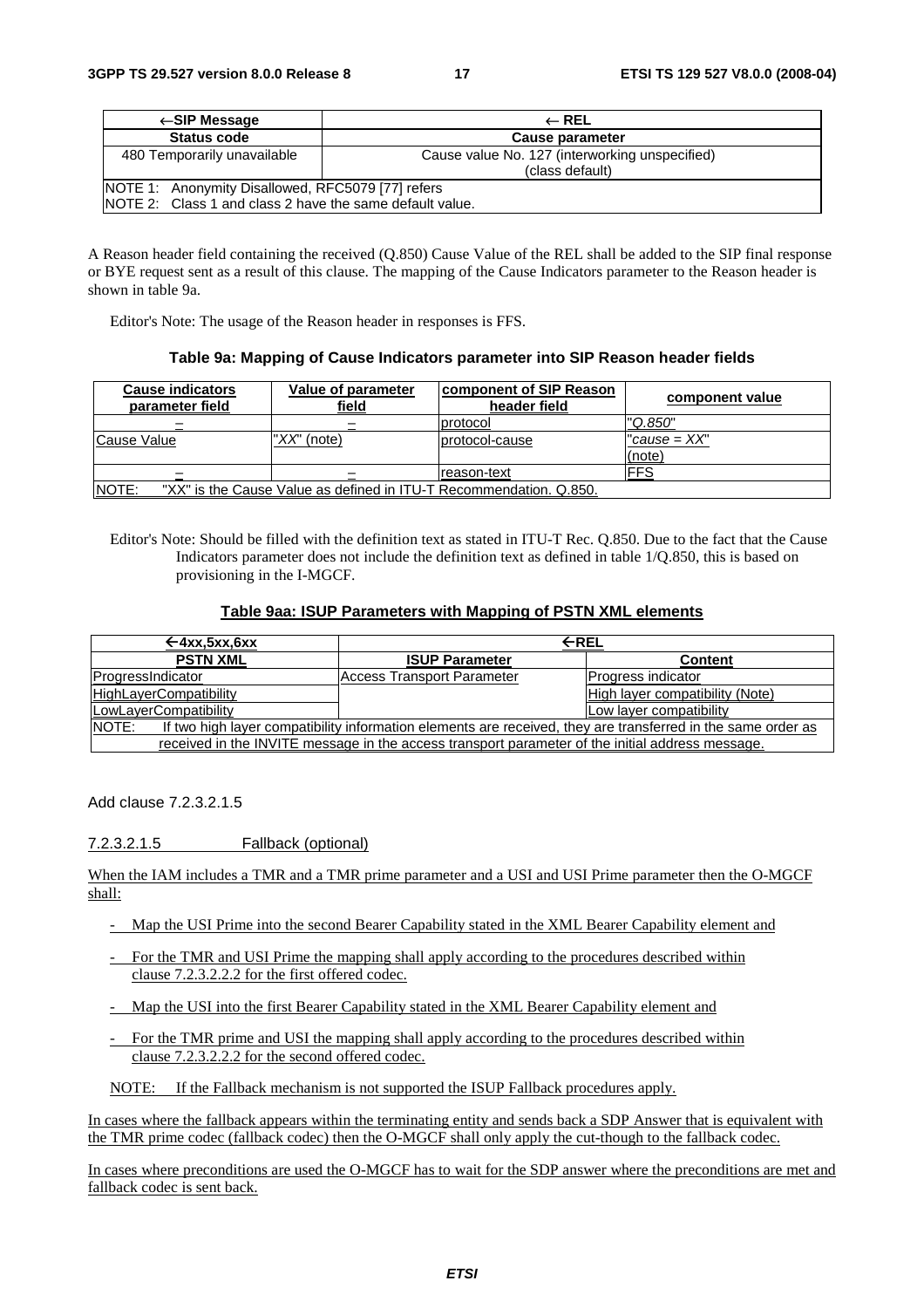#### Clause 7.2.3.2.2.2 SDP Media Description

Modify as follows:

The SDP media description will contain precondition information as per RFC 3312 [37]. Depending on the coding of the continuity indicators different precondition information (RFC 3312 [37]) is included. If the continuity indicator indicates "continuity performed on a previous circuit" or "continuity required on this circuit", and the INVITE is sent before receiving a COT, then the O-MGCF shall indicate that the preconditions are not met. Otherwise the MGCF shall indicate whether the preconditions are met, dependent on the possibly applied resource reservation within the IMS.

If the O-MGCF determines that a speech call is incoming, the O-MGCF shall include the AMR codec transported according to RFC 3267 [23] with the options listed in clause 5.1.1 of 3GPP TS 26.236 [32] in the SDP offer, unless the Note below applies. Within the SDP offer, the O-MGCF should also provide SDP RR and RS bandwidth modifiers specified in RFC 3556 [59] to disable RTCP, as detailed in clause 7.4 of 3GPP TS 26.236 [32]. The O-MGCF may include other codecs according to operator policy.

NOTE: If the O-MGCF is deployed in an IMS network that by local configuration serves no user equipment that implements the AMR codec, then the AMR codec may be excluded from the SDP offer.

To avoid transcoding or to support non-speech services, the O-MGCF may add media derived from the incoming ISUP information according to table 10b. The support of the media listed in table 10b is optional.

If the XML BearerCapability element is supported the mapping of the ISUP USI Parameter shall be mapped to the XML BeareCapability element as shown in table 17b.

Add clause 7.2.3.2.2.7

#### 7.2.3.2.2.7 PSTN XML elements

#### **Table 17b: Mapping of ISUP Parameters with PSTN XML elements**

| $IAM \rightarrow$                                                                                             |                                                                                                                      | INVITE $\rightarrow$          |
|---------------------------------------------------------------------------------------------------------------|----------------------------------------------------------------------------------------------------------------------|-------------------------------|
| <b>ISUP Parameter</b>                                                                                         | <b>Content</b>                                                                                                       | <b>PSTN XML</b>               |
| <b>Access Transport Parameter</b>                                                                             | Progress indicator                                                                                                   | ProgressIndicator             |
|                                                                                                               | High layer compatibility (Note 1)                                                                                    | <b>HighLayerCompatibility</b> |
|                                                                                                               | Low layer compatibility                                                                                              | LowLayerCompatibility         |
| <b>User Service Information</b>                                                                               |                                                                                                                      | <b>Bearer Capability</b>      |
| User Tele Service                                                                                             | High layer compatibility (Note)                                                                                      | <b>HighLayerCompatibility</b> |
|                                                                                                               | NOTE 1: If two high layer compatibility information elements are received, they are transferred in the same order as |                               |
|                                                                                                               | received in the INVITE message in the access transport parameter of the initial address message.                     |                               |
| In the normal case, the High layer compatibility information in the ATP is equal to the High layer<br>NOTE 2: |                                                                                                                      |                               |
| compatibility in the User Tele Service parameter. It is network dependent which information is mapped into    |                                                                                                                      |                               |
| the XML instance in the INVITE. In the XML instance, no two identical High layer compatibility information    |                                                                                                                      |                               |
| are present.                                                                                                  |                                                                                                                      |                               |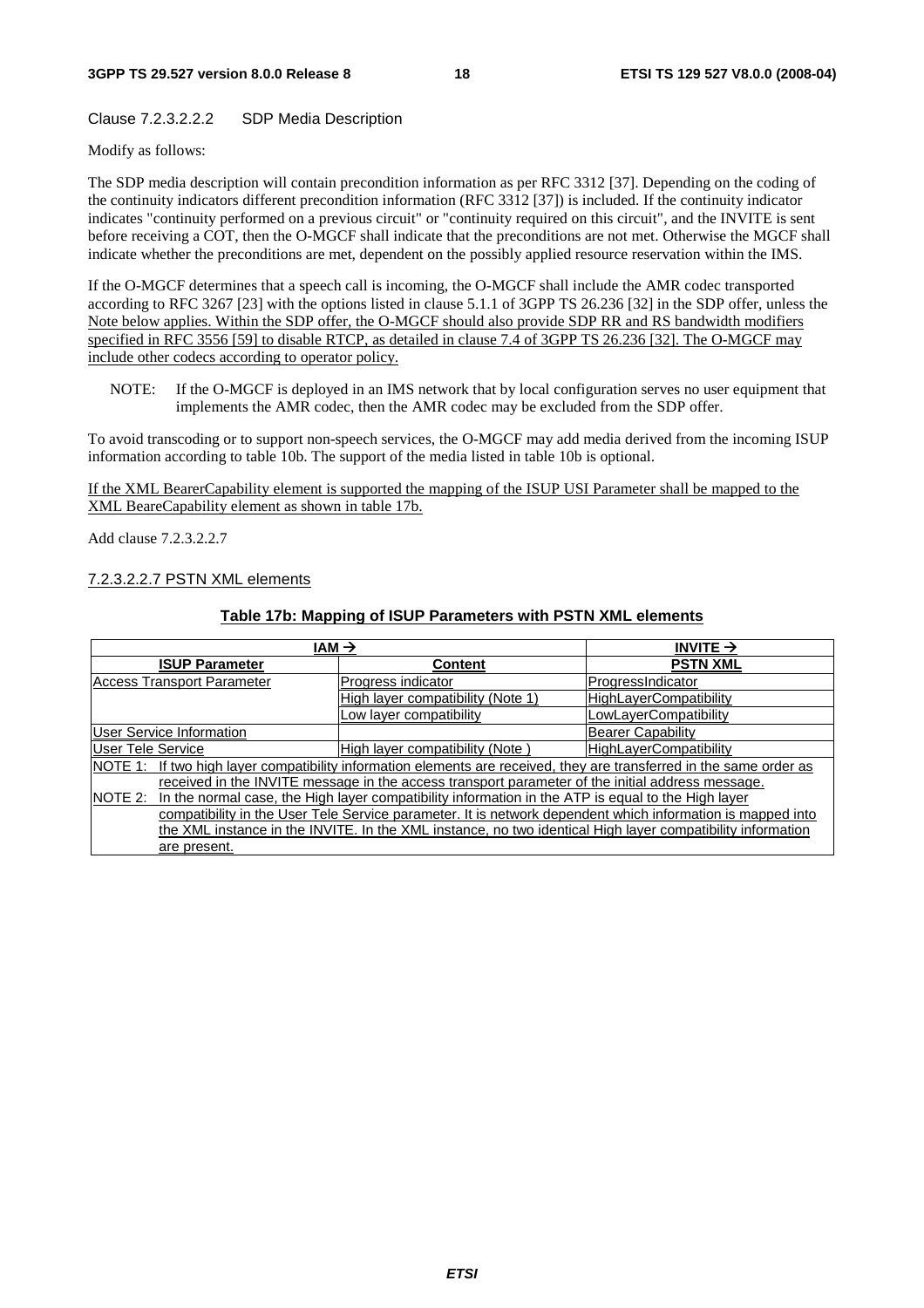Add clause 7.2.3.2.2.8

#### 7.2.3.2.2.8 Progress indicator

|                                          | $IAM\rightarrow$                   |                                      | INVITE $\rightarrow$                                     |
|------------------------------------------|------------------------------------|--------------------------------------|----------------------------------------------------------|
| Forward call indicators parameter        |                                    | <b>Access transport</b><br>parameter | <b>PSTN XML body with</b><br><b>Progress indicator X</b> |
| <b>ISDN User Part indicator</b>          | <b>ISDN</b> access indicator       |                                      |                                                          |
| (ISDN User Part<br>not used all the way) | Value non-significant              | Value non-significant                | no mapping                                               |
| (ISDN User Part<br>used all the way)     | (originating access<br>non-ISDN    | Value non-significant                | <u>No. 3</u>                                             |
| (ISDN User Part<br>used all the way)     | (originating access<br><b>ISDN</b> | p.i. No. x                           | No. x                                                    |

Add clause 7.2.3.2.5.3

#### 7.2.3.2.5.3 Access Transport Parameter

#### **Table 17c: Mapping of PSTN XML elements with ISUP Parameters**

| $\leftarrow$ ACM                                                                                                      |                                 | $\leftarrow$ 180              |
|-----------------------------------------------------------------------------------------------------------------------|---------------------------------|-------------------------------|
| <b>ISUP Parameter</b>                                                                                                 | Content                         | <b>IPSTN XML</b>              |
| Access Transport Parameter                                                                                            | Progress indicator              | ProgressIndicator             |
|                                                                                                                       | High layer compatibility (Note) | HighLayerCompatibility        |
|                                                                                                                       | Low layer compatibility         | LowLayerCompatibility         |
| <b>User Tele Service</b>                                                                                              | High layer compatibility (Note) | <b>HighLayerCompatibility</b> |
| NOTE:<br>If two high layer compatibility information elements are received, they are transferred in the same order as |                                 |                               |
| received in the INVITE message in the access transport parameter of the initial address message.                      |                                 |                               |

Add clause 7.2.3.2.5.4

#### 7.2.3.2.5.4 Progress indicator

### **Table7.2.3.2.5.4-1: Handling of the progress indicator**

| <u>-ACM</u>                | <u>'–183</u>                                             |
|----------------------------|----------------------------------------------------------|
| Access transport parameter | <b>PSTN XML body with Progress</b><br>indicator <b>X</b> |
| p.i. No. x                 | $p.i. No. x$                                             |

### **Table 7.2.3.2.5.4-2: Handling of the progress indicator**

|                            | (–180                                             |
|----------------------------|---------------------------------------------------|
| Access transport parameter | <b>PSTN XML body with Progress</b><br>indicator Y |
| $p.i. No. x$               | p.i. No. x                                        |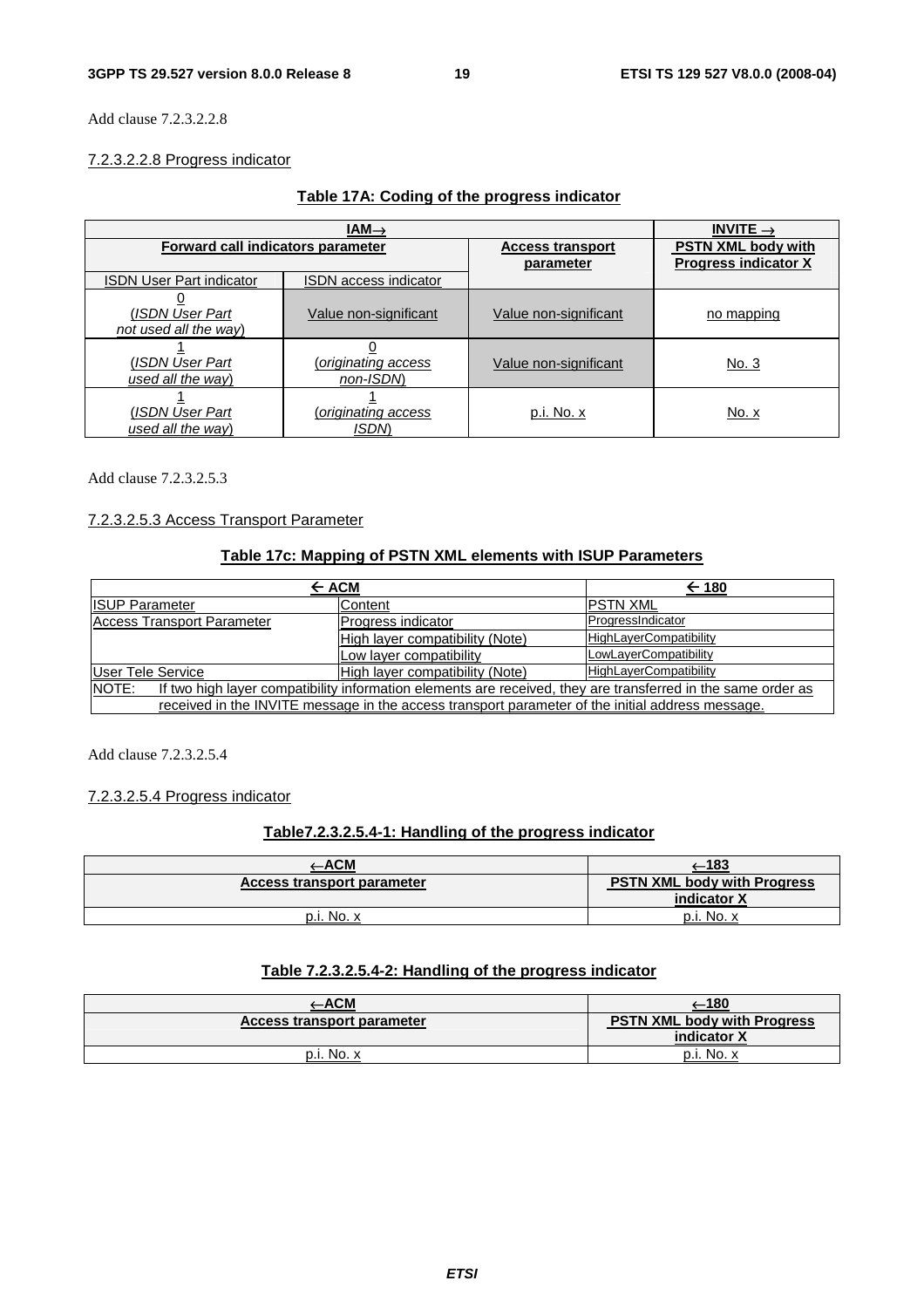Add clause 7.2.3.2.6.1

#### 7.2.3.2.6.1 Handling of the progress indicator

#### **Table 7.2.3.2.5.6-1: Handling of the progress indicator**

| $-CPG$                     | —183                                              |
|----------------------------|---------------------------------------------------|
| Access transport parameter | <b>PSTN XML body with Progress</b><br>indicator X |
| $p.i. No. x$               | p.i. No. x                                        |

#### **Table 7.2.3.2.5.6-1: Handling of the progress indicator**

| <u>_CPG</u>                | <u>—180</u>                                       |
|----------------------------|---------------------------------------------------|
| Access transport parameter | <b>PSTN XML body with Progress</b><br>indicator X |
| p.i. No. x                 | p.i. No. x                                        |

Add clause 7.2.3.2.7.2

7.2.3.2.7.2 Access Transport Parameter

Received PSTN XML elements shall be mapped as shown in table 17c.

Add clause 7.2.3.2.9.2

7.2.3.2.9.2 Access Transport Parameter

Received PSTN XML elements shall be mapped as shown in table 17c.

Add clause 7.2.3.2.11.2

7.2.3.2.11.2 Access Transport Parameter

Received PSTN XML elements shall be mapped as shown in table 17c.

Clause 7.2.3.2.12 Receipt of Status Codes 4xx, 5xx or 6xx

Modify as follows



**Figure 21: Receipt of Status codes 4xx, 5xx or 6xx** 

If a Reason header is included in a 4XX, 5XX, 6XX response, then the Cause Value of the Reason header shall be mapped to the ISUP Cause Value field in the ISUP REL message. The mapping of the Reason header to the Cause Indicators parameter is shown in table 8a (see clause 7.2.3.1.7). Otherwise coding of the Cause parameter value in the REL message is derived from the SIP Status code received according to table 18. The Cause Parameter Values are defined in ITU-T Recommendation Q.850 [38].

Editor's Note: The usage of the Reason header in responses is FFS.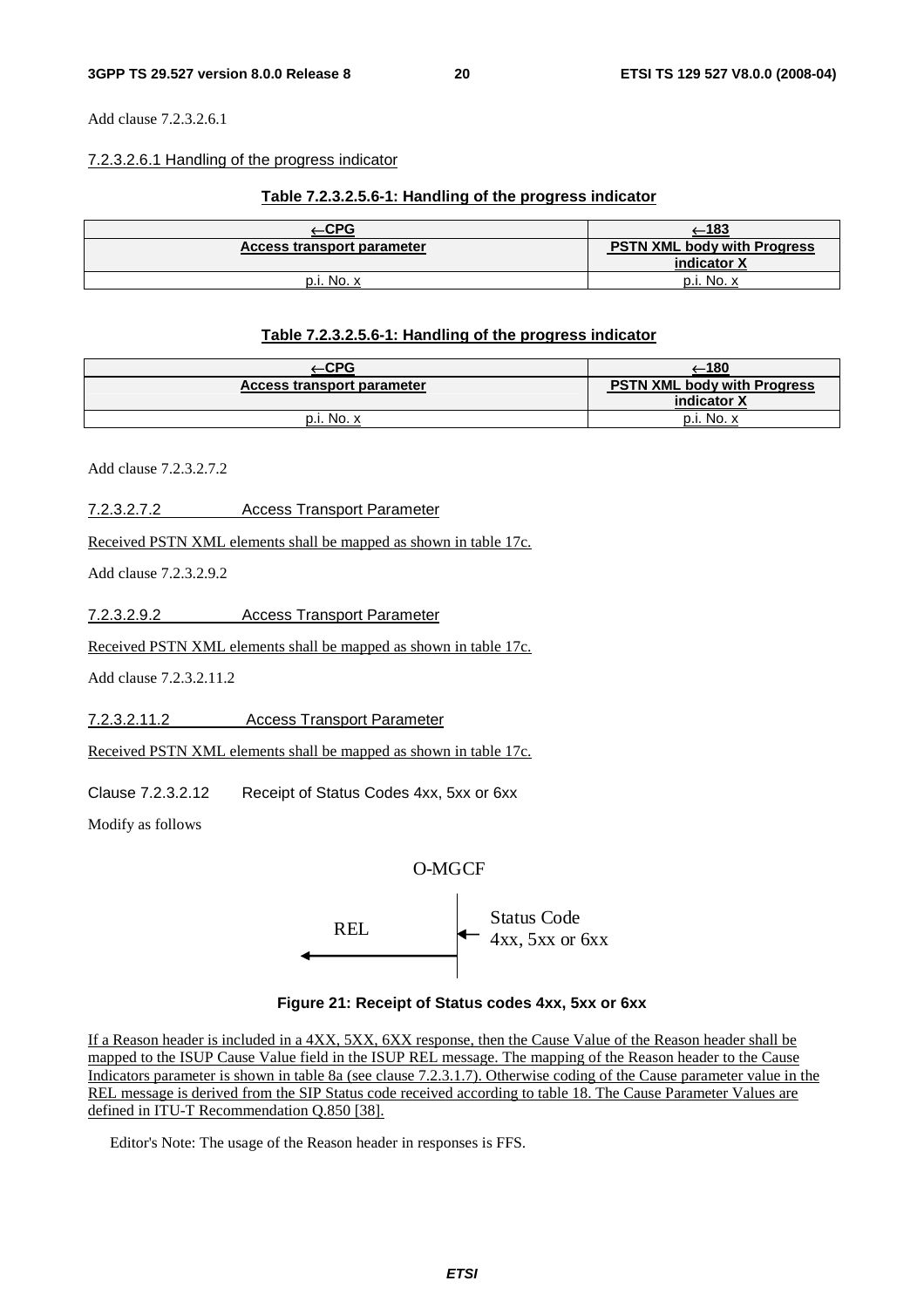In all cases where SIP itself specify additional SIP side behaviour related to the receipt of a particular INVITE response these procedures should be followed in preference to the immediate sending of a REL message to BICC/ISUP.

If there are no SIP side procedures associated with this response, the REL shall be sent immediately.

- NOTE 1: If an optional Reason header is included in a 4XX, 5XX, 6XX, then the Cause Value of the Reason header can be mapped to the ISUP Cause Value field in the ISUP REL message. The mapping of the optional Reason header to the Cause Indicators parameter is out of the scope of the present specification.
- NOTE 2: Depending upon the SIP side procedures applied at the O-MGCF it is possible that receipt of certain 4xx/5xx/6xx responses to an INVITE may in some cases not result in any REL message being sent to the BICC/ISUP network. For example, if a 401 Unauthorized response is received and the O-MGCF successfully initiates a new INVITE containing the correct credentials, the call will proceed.

| ←REL (cause code)                                  | ← 4xx/5xx/6xx SIP Message                                                        |
|----------------------------------------------------|----------------------------------------------------------------------------------|
| 127 (interworking unspecified)                     | 400 Bad Request                                                                  |
| 127 (interworking unspecified)                     | 401 Unauthorized                                                                 |
| 127 (interworking unspecified)                     | 402 Payment Required                                                             |
| 127 (interworking unspecified)                     | 403 Forbidden                                                                    |
| 1 (Unallocated number)                             | 404 Not Found                                                                    |
| 127 (interworking unspecified)                     | 405 Method Not Allowed                                                           |
| 127 (interworking unspecified)                     | 406 Not Acceptable                                                               |
| 127 (interworking unspecified)                     | 407 Proxy authentication required                                                |
| 127 (interworking unspecified)                     | 408 Request Timeout                                                              |
| 22 (Number changed)                                | 410 Gone                                                                         |
| 127 (interworking unspecified)                     | 413 Request Entity too long                                                      |
| 127 (interworking unspecified)                     | 414 Request-URI too long                                                         |
| 127 (interworking unspecified)                     | 415 Unsupported Media type                                                       |
| 127 (interworking unspecified)                     | 416 Unsupported URI scheme                                                       |
| 127 (interworking unspecified)                     | 420 Bad Extension                                                                |
| 127 (interworking unspecified)                     | 421 Extension required                                                           |
| 127 (interworking unspecified)                     | 423 Interval too brief                                                           |
| 24 (call rejected due to ACR                       | 433 Anonymity Disallowed (note 1)                                                |
| supplementary service)                             |                                                                                  |
| 20 Subscriber absent                               | <b>480 Temporarily Unavailable</b>                                               |
| 127 (interworking unspecified)                     | 481 Call/Transaction does not exist                                              |
| 127 (interworking unspecified)                     | 482 Loop detected                                                                |
| 127 (interworking unspecified)                     | 483 Too many hops                                                                |
| 28 (Invalid Number format)                         | 484 Address Incomplete                                                           |
| 127 (interworking unspecified)                     | 485 Ambiguous                                                                    |
| 17 (User busy)                                     | 486 Busy Here                                                                    |
| 127 (Interworking unspecified) or                  | <b>487 Request terminated</b>                                                    |
| not interworked. (NOTE 2)                          |                                                                                  |
| 127 (interworking unspecified)                     | 488 Not acceptable here                                                          |
| 127 (interworking unspecified)                     | 493 Undecipherable                                                               |
| 127 (interworking unspecified)                     | 500 Server Internal error                                                        |
| 127 (interworking unspecified)                     | 501 Not implemented                                                              |
| 127 (interworking unspecified)                     | 502 Bad Gateway                                                                  |
| 127 (interworking unspecified)                     | 503 Service Unavailable                                                          |
| 127 (interworking unspecified)                     | 504 Server timeout                                                               |
| 127 (interworking unspecified)                     | 505 Version not supported                                                        |
| 127 (interworking unspecified)                     | 513 Message too large                                                            |
| 127 (interworking unspecified)                     | 580 Precondition failure                                                         |
| 17 (User busy)                                     | 600 Busy Everywhere                                                              |
| 21 (Call rejected)                                 | 603 Decline                                                                      |
| 1 (unallocated number)                             | 604 Does not exist anywhere                                                      |
| 127 (interworking unspecified)                     | 606 Not acceptable                                                               |
| NOTE 1: Anonymity Disallowed, RFC5079 [77] refers. |                                                                                  |
| NOTE 2:                                            | No interworking if the O-MGCF previously issued a CANCEL request for             |
| the INVITE.                                        |                                                                                  |
|                                                    | NOTE 3: The 4xx/5xx/6xx SIP responses that are not covered in this table are not |
| interworked.                                       |                                                                                  |

#### **Table 18: 4xx/5xx/6xx Received on SIP side of O-MGCF**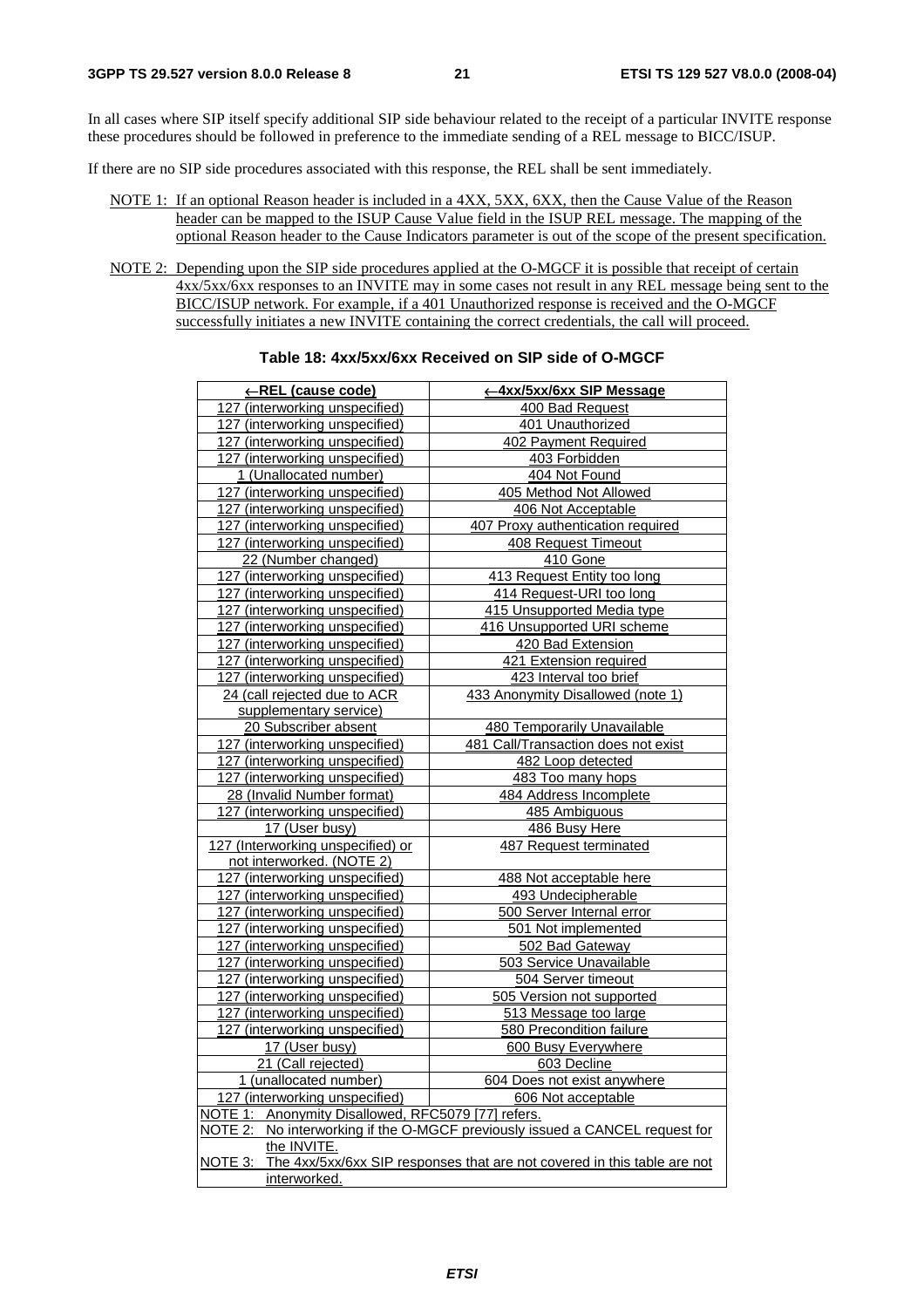#### **3GPP TS 29.527 version 8.0.0 Release 8 22 ETSI TS 129 527 V8.0.0 (2008-04)**

Received PSTN XML elements shall be mapped as shown in table 17c.

Clause 7.2.3 2.13 Receipt of a BYE

Modify as follows

### O-MGCF



#### **Figure 22: Receipt of BYE method**

If a Reason header field with Q.850 Cause Value is included in the BYE request, then the Cause Value shall be mapped to the ISUP Cause Value field in the ISUP REL. The mapping of the Reason header to the Cause Indicators parameter is shown in table 8a (see clause 7.2.3.1.7).On receipt of a BYE request, the O-MGCF sends a REL message with Cause Code value 16 (Normal Call Clearing).

Received PSTN XML elements shall be mapped as shown in table 17c.

Clause 7.2.3.2.14 Receipt of the Release Message

Modify as follows

In the case that the REL message is received and a final response (i.e. 200 OK (INVITE)) has already been received the O-MGCF shall send a BYE request. If the final response (i.e. 200 OK (INVITE)) has not already been received the O-MGCF shall send a CANCEL method.

A Reason header field containing the received (Q.850) Cause Value of the REL message shall be added to the CANCEL or BYE request. The mapping of the Cause Indicators parameter to the Reason header is shown in table 9a (see clause 7.2.3.1.8).

Received PSTN XML elements shall be mapped as shown in table 17c.

Clause 7.4.5 Sub-addressing (SUB)

Modify as follows:

The actions of the MGCF at the ISUP/BICC side are described in ITU-T Recommendation Q.731.8 [42] under the clause "Interactions with other networks".

7.4.5.1 General

The ISDN Subaddress in ISUP is transported within the Access Transport Parameter. The Coding of the Subaddress parameter within the Access Transport Parameter is described within EN 300 403-1 [91]. The isdn-Subaddress parameter carried within a tel or sip URI is defined within RFC3966 [92].

7.4.5.2 Incoming Call Interworking from SIP to ISUP at I-MGCF

The mapping in table 24ba of the isdn-Subaddress parameter received within a tel or sip URI to the ISUP Access Transport Parameter encapsulating the Subaddress shall be applied.

The mapping in table 24bb of the Subaddress received within an ANM Message containing the ISUP Access Transport Parameter to the isdn-Subaddress of a tel or sip URI to be sent within a 200 OK (INVITE) shall be applied.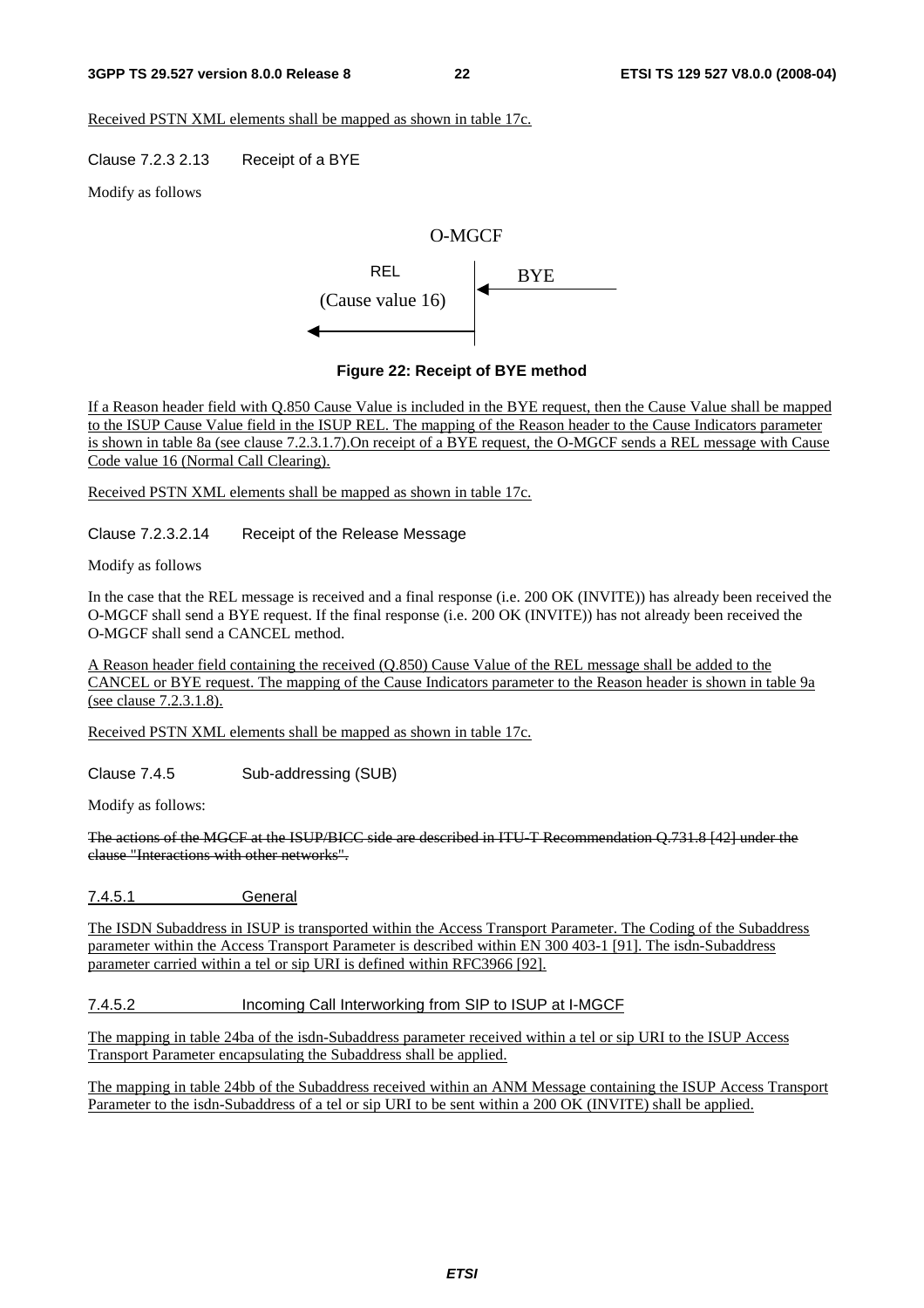| <b>SIP Message INVITE</b>                          |                                                               | <b>ISUP Message IAM</b>                                                                                 |                            |  |
|----------------------------------------------------|---------------------------------------------------------------|---------------------------------------------------------------------------------------------------------|----------------------------|--|
| Source SIP header field and Source component value |                                                               | <b>ISUP Parameter field</b>                                                                             | Derived value of parameter |  |
| component                                          |                                                               |                                                                                                         | field                      |  |
| Request-URI<br>including<br>the                    | ":isub=" 1*uric                                               | <b>Access Transport Parameter</b>                                                                       | called party Subaddress    |  |
| isdn-Subaddress                                    | "uric"<br>containing<br>the                                   |                                                                                                         | (see note)                 |  |
|                                                    | Subaddress digits                                             |                                                                                                         |                            |  |
| P-Asserted-Identity<br>header                      | ":isub=" 1*uric                                               | <b>Access Transport Parameter</b>                                                                       | calling party Subaddress   |  |
| Field                                              | "uric"<br>containing<br>the                                   |                                                                                                         | (see note)                 |  |
| includina<br>the<br>isdn-                          | Subaddress digits                                             |                                                                                                         |                            |  |
| Subaddress                                         |                                                               |                                                                                                         |                            |  |
| NOTE:                                              |                                                               | The Type of Subaddress as described within EN 300 403-1 [91] Bits 5.6.7 and shall be set to 0 0 0 "NSAP |                            |  |
|                                                    | (ITU-T Recommendation X.213 [23] and ISO/IEC 8348 Add.2 [93)" |                                                                                                         |                            |  |
|                                                    |                                                               |                                                                                                         |                            |  |

#### **Table 24ba: Mapping of the Subaddress received in an initial INVITE to the Subaddress sent in the IAM**

#### **Table 24bb: Mapping of the Subaddress received in an ANM to the Subaddress sent in the 200 OK (INVITE)**

|                             | <b>ISUP Message ANM</b>                                                           | SIP 200 (OK)                                             |                                    |  |  |
|-----------------------------|-----------------------------------------------------------------------------------|----------------------------------------------------------|------------------------------------|--|--|
| <b>ISUP Parameter field</b> | Source component value                                                            | Source SIP header field                                  | Derived value of parameter         |  |  |
|                             |                                                                                   | and component                                            | field                              |  |  |
| connected party Subaddress  |                                                                                   | Subaddress encapsulated in P-Asserted-Identity including | ":isub=" 1*uric                    |  |  |
|                             | the ISUP Access Transport the isdn-Subaddress                                     |                                                          | <b>Subaddress</b><br>digits<br>The |  |  |
|                             | parameter                                                                         |                                                          | included into the "uric" shall     |  |  |
|                             | NOTE <sub>1</sub>                                                                 |                                                          | be derived from the Access         |  |  |
|                             |                                                                                   |                                                          | Transport parameter                |  |  |
|                             |                                                                                   |                                                          | (see note)                         |  |  |
| NOTE:                       | The Type of Subaddress as described within EN 300 403-1 [91] shall not be mapped. |                                                          |                                    |  |  |

7.4.5.3 Outgoing Call Interworking from ISUP to SIP at O-MGCF

The mapping in table 24bc of the isdn-Subaddress parameter received within a tel or sip URI to the ISUP Access Transport Parameter encapsulating the Subaddress shall be applied.

The mapping in table 24bd of the Subaddress received within an ANM Message containing the ISUP Access Transport Parameter to the isdn-Subaddress of a tel or sip URI to be sent within a 200 OK (INVITE) shall be applied.

#### **Table 24bc: Mapping of the Subaddress received in an IAM to the Subaddress sent in the INVITE**

|         |                             |            | <b>ISUP IAM Message</b>                                                            | <b>SIP INVITE Message</b>               |                                    |  |  |
|---------|-----------------------------|------------|------------------------------------------------------------------------------------|-----------------------------------------|------------------------------------|--|--|
|         | <b>ISUP Parameter field</b> |            | Source component value                                                             | Source SIP header field and             | Derived value of parameter         |  |  |
|         |                             |            |                                                                                    | component                               | field                              |  |  |
| called  | party                       | Subaddress | Access Transport parameter                                                         | Request-URI<br>То<br>and<br>header      | ":isub=" 1*uric                    |  |  |
|         |                             |            | Note 1                                                                             | field<br>the<br>includina<br>isdn-      | <b>Subaddress</b><br>The<br>digits |  |  |
|         |                             |            |                                                                                    | <b>Subaddress</b>                       | included into the "uric" shall be  |  |  |
|         |                             |            |                                                                                    |                                         | the<br>derived<br>from<br>Access   |  |  |
|         |                             |            |                                                                                    |                                         | Transport parameter                |  |  |
|         |                             |            |                                                                                    |                                         | (see note)                         |  |  |
| calling | party                       | Subaddress | Access Transport parameter                                                         | P-Asserted-Identity<br>header           | ":isub=" 1*uric                    |  |  |
|         |                             |            | Note 1                                                                             | From<br>field<br>field<br>header<br>and | <b>Subaddress</b><br>The<br>digits |  |  |
|         |                             |            |                                                                                    | including the isdn-Subaddress           | included into the "uric" shall be  |  |  |
|         |                             |            |                                                                                    |                                         | the<br>derived<br>from<br>Access   |  |  |
|         |                             |            |                                                                                    |                                         | Transport parameter                |  |  |
|         |                             |            |                                                                                    |                                         | (see note)                         |  |  |
| NOTE:   |                             |            | The "Type of Subaddress" as described within EN 300 403-1 [91] shall not be mapped |                                         |                                    |  |  |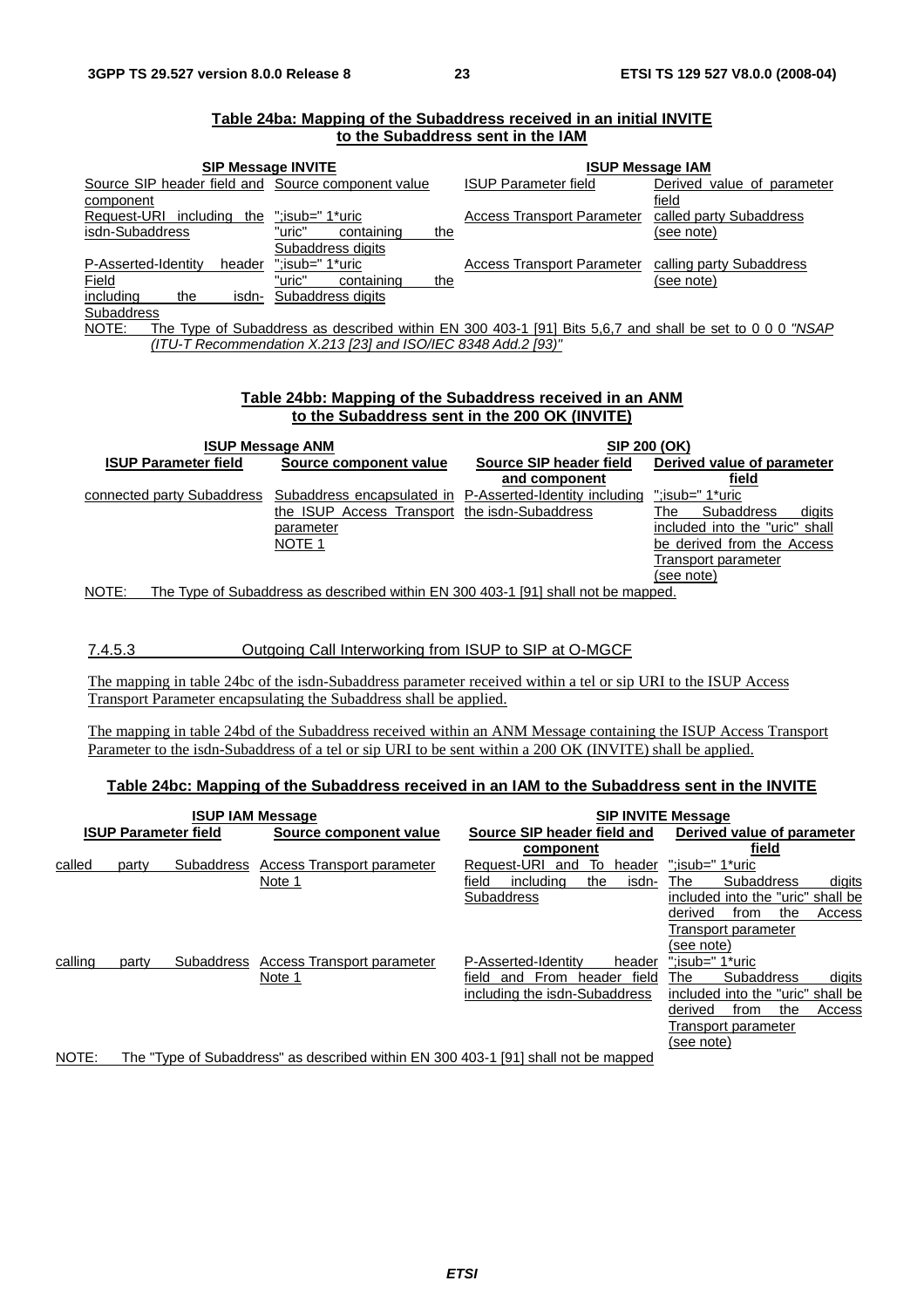#### **Table 24bd: Mapping of the Subaddress received in a 200OK to the Subaddress sent in the ANM**

| 200OK                                                                                                              | <b>ANM</b>                  |                                  |
|--------------------------------------------------------------------------------------------------------------------|-----------------------------|----------------------------------|
| Source SIP header field and Source component value                                                                 | <b>ISUP Parameter field</b> | of parameter<br>value<br>Derived |
| component                                                                                                          |                             | field                            |
| P-Asserted-Identity<br>includina ":isub=" 1*uric                                                                   | connected party Subaddress  | Access Transport parameter       |
| <u>the</u>                                                                                                         |                             | (see note)                       |
| NOTE:<br>The "Type of Subaddress as described" within EN 300 403-1 [91] Bits 5.6.7 and shall be set to 0 0 0 "NSAP |                             |                                  |
| $(ITU-T$ Recommendation. X.213 [23] and ISO/IEC 8348 Add.2 [93])"                                                  |                             |                                  |

Clause 7.4.21 User-to-User Signalling (UUS)

Modify as follows:

#### 7.4.21.1 User-to-User Signalling (UUS) service 1 (implicit)

The coding of the User-user information element is described within EN 300 356-8 [10]. The User-to-User header is defined within ES 283 003 [3].

- NOTE 1: If the draft-johnston- sipping-cc-uui is agreed then the Reference to ES 283 003 [3] will be replaced by the agreed RFC.
- NOTE 2: The IETF RFC needs more detail on encoding of the UUI as defined within ITU-T Recommendation Q.763 i.e. the protocol discriminator and the encoding syntax.

The content of the uuidata field of the User-to-User header shall start with the first octet being the protocol discriminator and followed by the user information octets.

The format of the uuidata field shall be the hexadecimal representation of binary data coded in ascii alphanumeric characters. For example, the 8- bit binary value 0011- 1111 is 3F in hexadecimal. To code this in ascii, one 8- bit byte containing the ascii code for the character '3' (0011- 0011 or 033H) and one 8- bit byte containing the ascii code for the character 'F' (0100- 0110 or 046H) are required. For each byte value, the high-order hexadecimal digit is always the first digit of the pair of hexadecimal digits. The ascii letters used for the hex digits shall always be capital form.

For example:

User-to-User: 00C81031313232333334343535363637373838FA08303900064630E9E0;encoding=hex

Interworking procedures between the user-user information element and User-to-User header for the User-to-user signalling service 1 are defined in the following clauses.

NOTE 1: For 3GPP Release 8 the encoding of data should be described in more detail.

NOTE 2: For 3GPP Release 8 the interworking of the encoded data should be described in more detail.

7.4.21.1.1 Incoming Call Interworking from SIP to ISUP at I-MGCF

On the receipt of the User-to-User Header if the encoding header field parameter of the User-to-User header set to hex the I-MGCF shall map the content of the *uuidata* header field to the *protocol discriminator* and *user information* parameters of the *user-user* information element. Mapping procedures for other encoding header field values are or further study.

The *length of user-user contents* parameter shall be set by the I-MGCF according to the normal procedures.

The I-MGCF maps the messages transporting the user-user information according to the normal interworking procedures.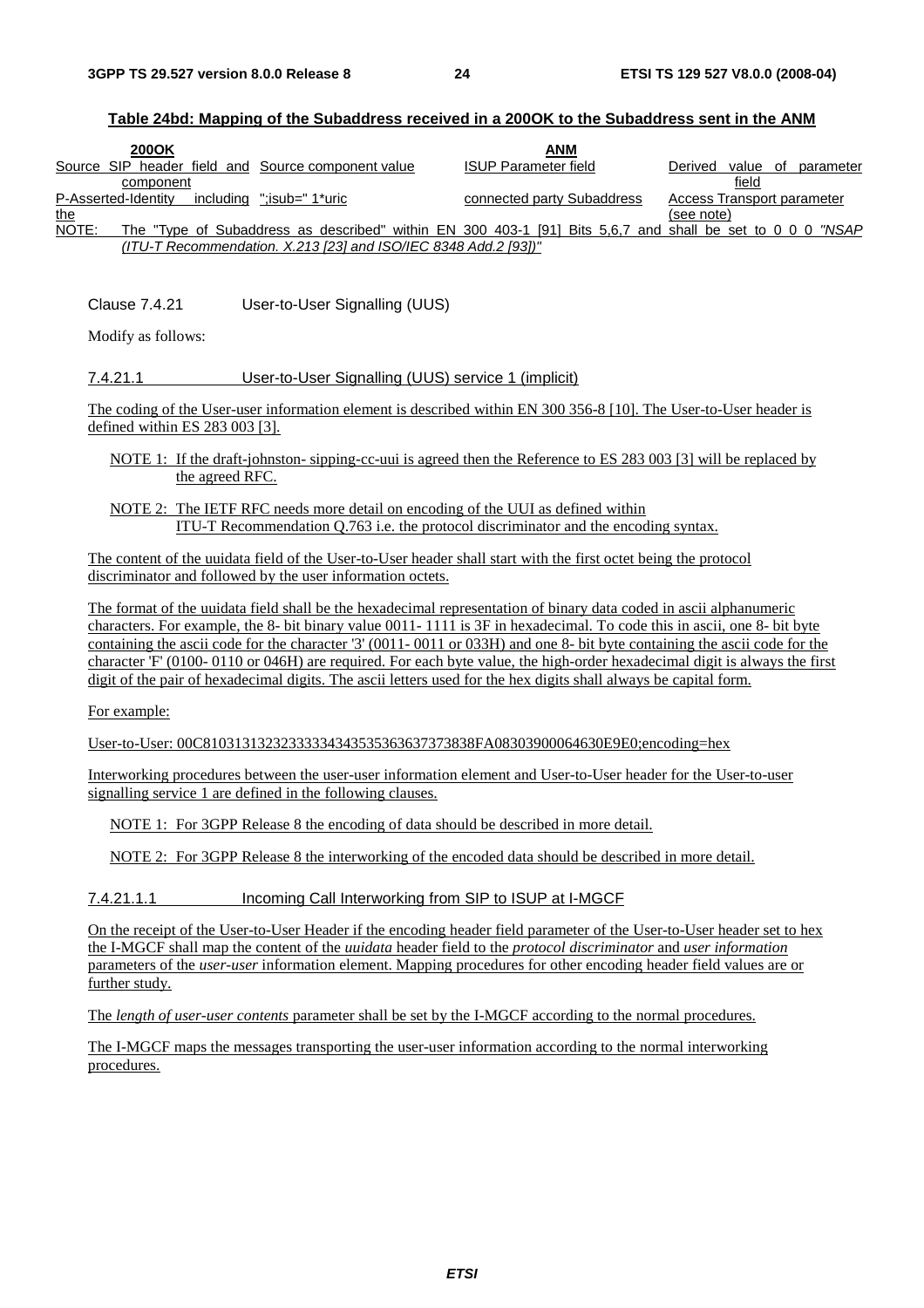#### **Table 7.4.21.1.1: Mapping of the User-to-User header to the ISUP user-to-user information parameter**

| SIP parameter $\rightarrow$                 |                                     |                             | $\rightarrow$ ISUP parameter                |
|---------------------------------------------|-------------------------------------|-----------------------------|---------------------------------------------|
| Source SIP header<br>field and<br>component | <b>Source</b><br>component<br>value | <b>ISUP Parameter field</b> | Derived value of parameter field            |
| User-to-User                                | uuidata                             | User-to-User                | Protocol discriminator and User Information |

#### 7.4.21.1.2 Outgoing Call Interworking from ISUP to SIP at O-MGCF

On the receipt of the user-user information element the O-MGCF shall map the protocol discriminator and user information parameters to the uuidata header field of the User-to-User header.

The O-MGCF shall set the encoding header field parameter of the User-to-User header to the "hex" value

The O-MGCF maps the messages transporting the user-user information according to the normal interworking procedures.

#### **Table 7.4.21.1.1: Mapping of the ISUP user-to-user information parameter to the User-to-User header**

|                                       | $\rightarrow$ ISUP parameter                |                                                       | $\rightarrow$ SIP parameter         |
|---------------------------------------|---------------------------------------------|-------------------------------------------------------|-------------------------------------|
| <b>ISUP Parameter</b><br><u>field</u> | Source parameter field                      | <b>Source SIP</b><br>header field<br>and<br>component | Derived value of<br>parameter field |
| User-to-User                          | Protocol discriminator and User Information | User-to-User                                          | uuidata                             |

7.4.21.2 User-to-User Signalling (UUS) service 1 (explicit)

The actions of the MGCF at the ISUP/BICC side are described in ITU-T Recommendation Q.737.1[42] under the clause "Interactions with other networks".

7.4.21.3 User-to-User Signalling (UUS) service 2 (implicit & explicit)

The actions of the MGCF at the ISUP/BICC side are described in ITU-T Recommendation Q.737.1[42] under the clause "Interactions with other networks".

7.4.21.4 User-to-User Signalling (UUS) service 3 (implicit & explicit)

The actions of the MGCF at the ISUP/BICC side are described in ITU-T Recommendation Q.737.1[42] under the clause "Interactions with other networks".

Annex D (informative): Bibliography

draft-johnston-sipping-cc-uui-02 "Transporting User to User Information for Call Centres using SIP" 2007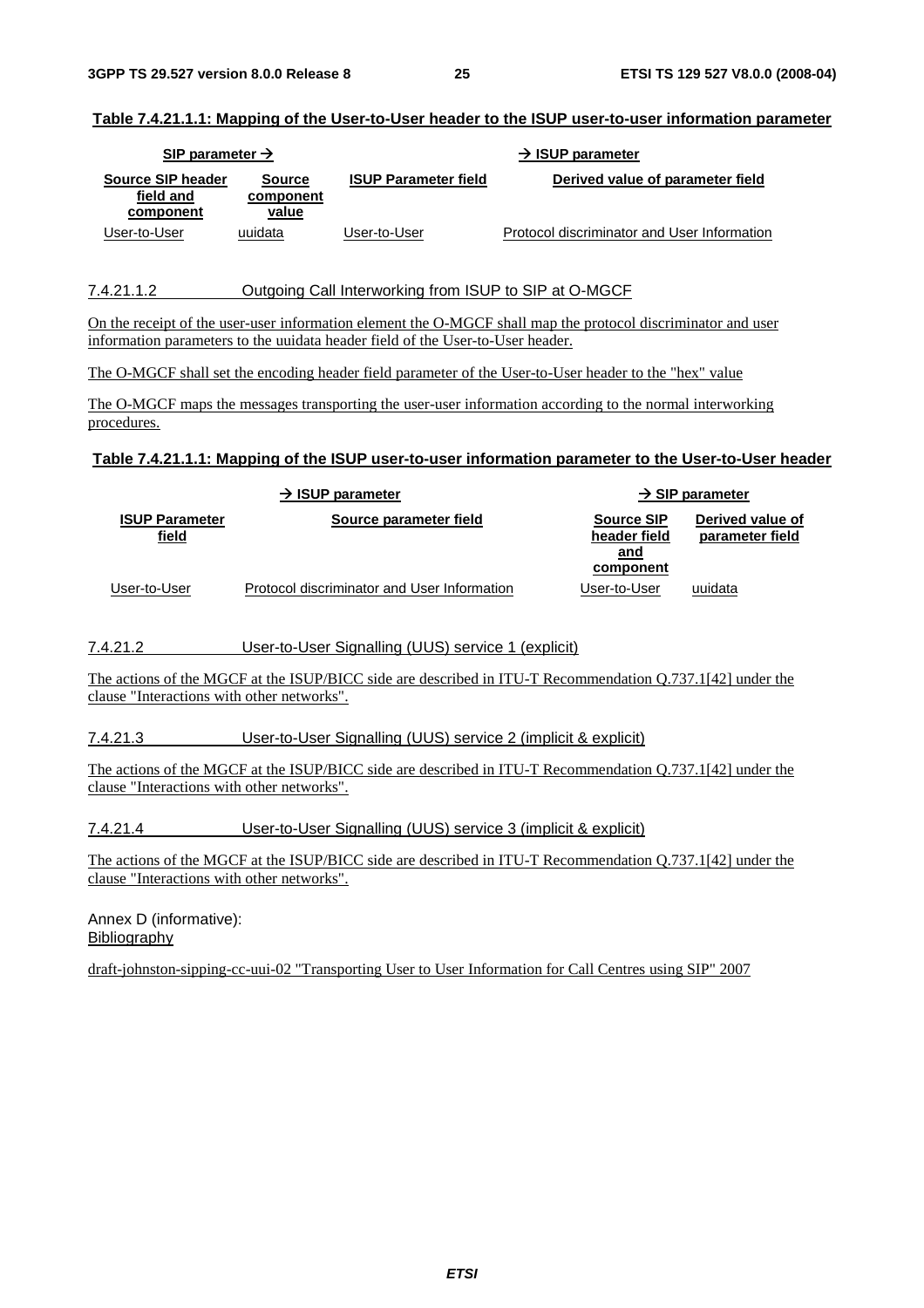### Annex A (informative): Change history

|                        | <b>TISPAN # TISPAN Doc.</b> | <b>CR</b> | Subject/Comment                                                       |
|------------------------|-----------------------------|-----------|-----------------------------------------------------------------------|
| 14bis                  | 234r2                       | 001       | Mapping of SUB                                                        |
| 14bis                  | 354r2                       | 002       | WI3019-SIP-ISUP Interworking addition of Overlap signalling at the I- |
|                        |                             |           | MGCF (removed)                                                        |
| 14ter                  | 352r1                       | 003       | Corrections of sub-addressing interworking                            |
| WG3                    | TISPAN3- WG3TD175r1         |           | 001r1 WI3119 ES 283 027 correction of Subaddressing                   |
| <b>TISPAN3-</b><br>WG3 | Void                        | 004       | Void                                                                  |
| WG3                    | TISPAN3-WG3TD057r3          | 005       | WI 3119 Addition of UUS Interworking description                      |
| TISPAN3- Void<br>WG3   |                             | 006       | Void                                                                  |
| WG3                    | TISPAN3-WG3TD004r3          | 007       | WI3119 ES 283 027 - Progress Indicator mapping                        |
| WG3                    | TISPAN3-WG3TD165r4          | 008       | IWI3119 ES 283 027 Fallback                                           |
| WG3                    | TISPAN3-WG3TD129r3          | 009       | WI3120 ES 283 027 SIP XML transit specific interworking               |

|             | <b>Change history</b> |              |  |  |                                                             |              |            |
|-------------|-----------------------|--------------|--|--|-------------------------------------------------------------|--------------|------------|
| <b>Date</b> | TSG#                  | TSG Doc.  CR |  |  | <b>Rev Subject/Comment</b>                                  | <b>l</b> Old | <b>New</b> |
| 2006-07     |                       |              |  |  | Published as ETSI ES 283 027                                |              | 1.1.1      |
| 2007-09     |                       |              |  |  | Published as ETSI ES 283 027                                |              | 1.4.0      |
| 2008-01     |                       |              |  |  | Released on ETSI member approval process as ETSI ES 283 027 |              | 2.4.0      |
| 2008-01     |                       |              |  |  | Converted to 3GPP TS 29.527                                 |              | 2.4.1      |
| 2008-03     | TSG #39               |              |  |  | MCC update to version 8.0.0 after approval at TSG CT#39     | 2.4.1        | 8.0.0      |